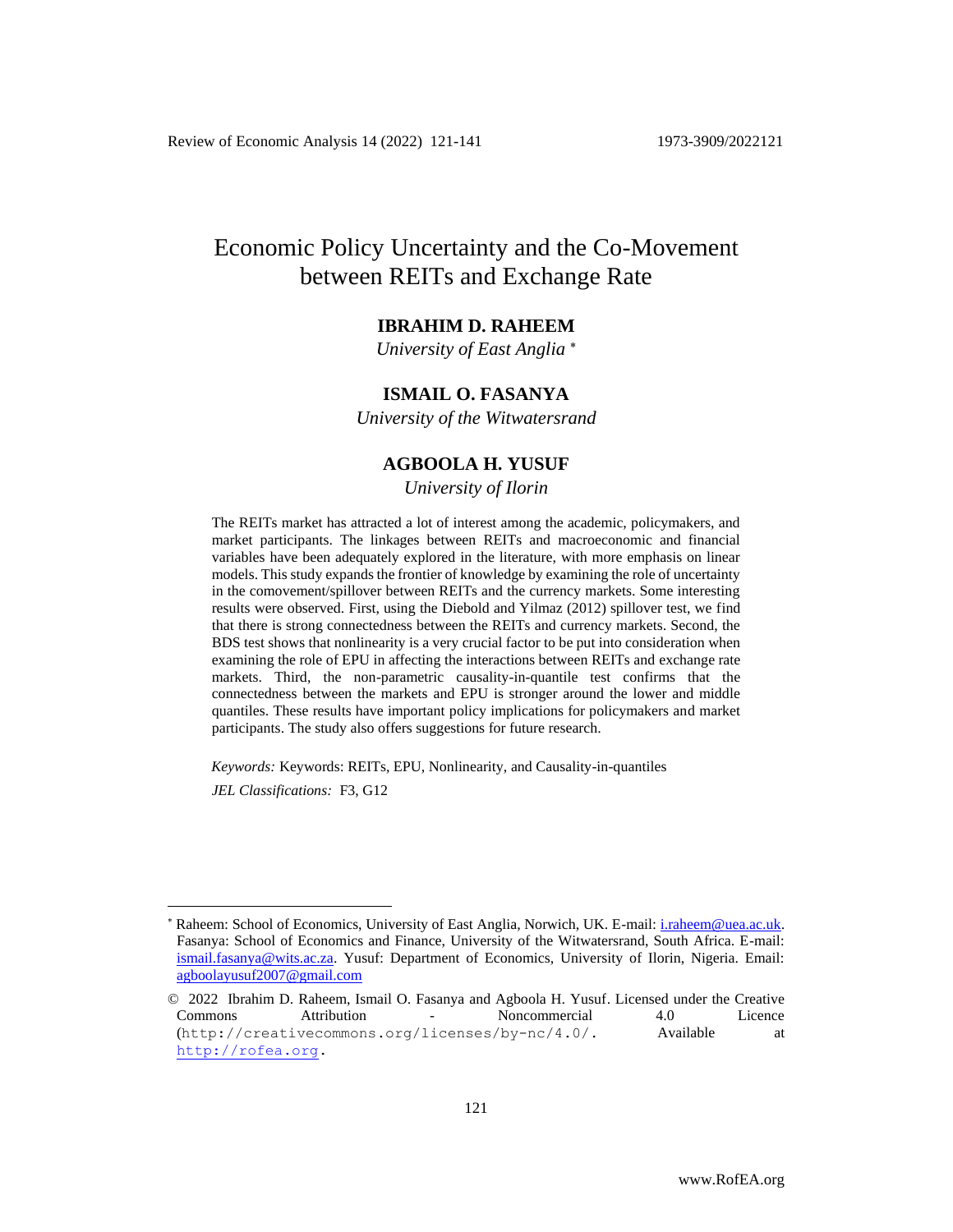# **1 Introduction**

The sudden interest in issues relating to Real Estate Investment Trusts (REITs) can be justified on three grounds: (i) the surge in pricing dynamics (Marfatia et al., 2017); (ii) the attendant effects of the 2007/2008 global financial crisis (Coen and Lecomte, 2014; Devaney, 2012; Gerlach et al., 2014); and (iii) REITs being a viable source of portfolio diversification (Schindier et al., 2011; and Liow and Newell, 2016). The turn of the millennium has seen tremendous growth in the pricing dynamics of REITs, reaching a market capitalisation of over \$1.3 trillion, as of July 2020<sup>1</sup>. Understandably, this has awakened interest among policymakers and investors. An overview of the literature shows that existing studies could be categorised into two strands: (i) determinants of REITs and; (ii) the contagion between REITs and other financial assets. The literature on the determinants of REITs have used various explanatory variables, including but not limited to inflation, monetary (expected and unexpected) policies, future fund rates and exchange rate, non-REITs financial markets, among others (Li and Lie, 2011; Yong and Singh, 2015; Akimov et al., 2015; Ngo, 2017).

This study explores the linkage between REITs and the exchange rate market. Our decision to choose Forex over other competing financial markets (e.g. commodity, bonds, and equity) is explained below. First, we hypothesise that the explanatory power of the exchange rate in the REITs' models cannot be overemphasised, as the relationship between REITs and the rest of the financial markets requires a common source of measurement. Thus, the linkage between REITs and other financial markets would still pass through the exchange rate markets. Second, Ngo (2017) argued that fluctuations in exchange rate movements have more effects in the REITs market, through retail shopping, and real estate sector revenues, tourism (lodging and resorts). Third, the contagion literature has hypothesised that the increasing rate of financial integration and globalisation has increased the degree of connectedness between a domestic economy and the international financial markets (Chang and Chen, 2014; Gorea and Radev, 2014; Morales and Andreosso-O'Callaghan, 2014; Chang and Chen, 2016). A high degree of connectedness in the global financial markets fuels spillover effects. Several studies have examined the spillover dynamics between different asset classes. The initial emphasis was laid on traditional assets (Lee et al., 2012; Nazlioglu et al., 2016). Empirical evidence has suggested that there are fewer benefits of diversification between these markets (Schindler, 2011; Cheok et al., 2011). In response to this, REITs have been inducted into the family of financial assets.

The linkage between financial assets and the exchange rates has been examined using various channels. The supply-demand channel relates to asset price fluctuations, which will exert inflationary pressures and the subsequent changes in exchange rates (Darby, 1982). Other channels are a balance of payment theory (Golub, 1983); monetary channel (Poole, 1970)

<sup>&</sup>lt;sup>1</sup> The market capitalization in 2000 was \$188 billion. Thus, market capitalization has increased by over 590% within the space of two decades.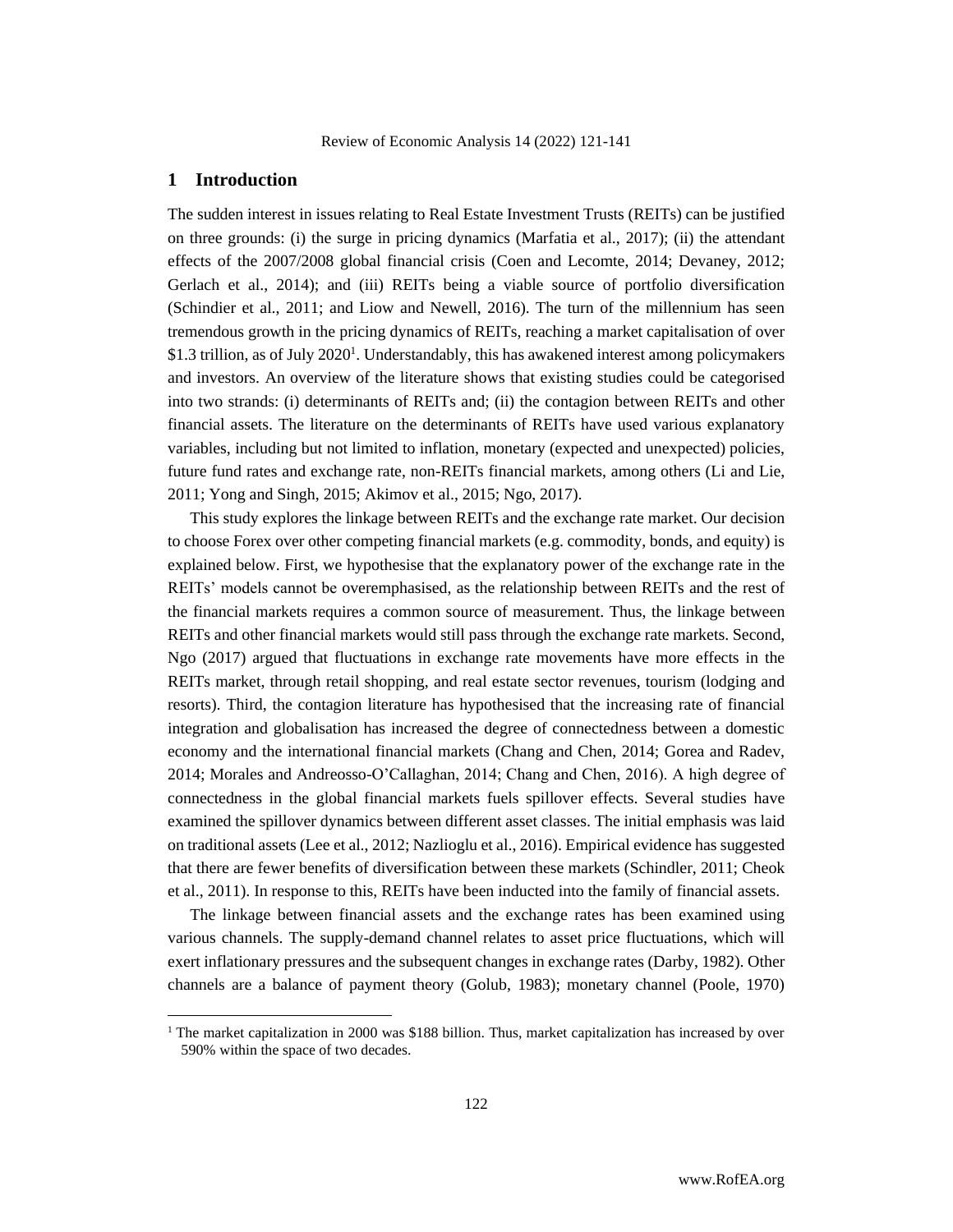international trade (Amano and Van Norden, 1998). In this study, we propose that the role of uncertainty is another channel of linkage between REITs and exchange rates. Uncertainty about government policies will enhance the volatility interaction across different financial markets, via changes in the risk preference of investors or changes in global liquidity conditions (Albulescu et al., 2020). The capital-intensive nature of both the currency and REITs markets explains the high patronage of hedging and speculating services globally. It could be hypothesised that U.S. policies play significant roles in the risk transmissions across these markets. Hence, investors will respond to changes in liquidity conditions and policy decisions that affect global appetite.

No doubt, a huge number of studies have delved into uncertainty, REITs, and exchange rates using various approaches and settings (Ertugrul et al., 2008; Ngo, 2017). However, little or nothing is known about how uncertainty affects the interaction between different assets classes (as in REITs and exchange rate, as used in this study). Given that uncertainty about government policies will affect the value of the currency relative to trading partners, it is expected that both REITs and currency markets will have high exposures concerning policy shocks. Thus, there is the need to analyse the spillover models. We hypothesise how the role of economic policy uncertainty (EPU) of the U.S will affect the spillover between REIT and exchange rate. This said the relationship between the markets and EPU is examined via the prism of the nonlinearity causality test. The choice of the non-linearity test is informed by the extant literature that posits non-normality in the dynamics of REIT and/or housing prices. Non-normality has been measured in different ways: quantile regressions (Hoesli and Reka, 2013; Caporin et al., 2019); contagion effects (Caporin et al., 2019; Chang and Chen, 2014); asymmetry (Tsai and Chiang, 2013), time-varying effects (Marfatia et al., 2017). In supporting the claim of nonlinearity, Chang (2011) concluded that expected and unexpected monetary policies have a different impact on REITs' return and markets conditions. Admittedly, it is practically impossible to simultaneously account for these various measures of non-linearity. Hence, we test for the role of quantile effects. In essence, we assume the relationship between EPU and the comovement between REITs and currency is dynamic along quantiles. Previous studies have examined the dynamics of REITs along with market conditions. For instance, Lee et al. (2014) concluded that the prices of REITs are quantile dependent. Albulescu et al. (2020) argued that financial series, REITs inclusive, exhibit heterogeneity, which can be captured by quantile-based methods. This approach will uncover the relationship between the variables of interest along the tail region of the conditional distribution.

Based on the foregoing, the objective of this study is to examine the role of EPU in the comovement/spillover between REITs and currency markets. This objective is achieved in two phases. The first stage relates to the use of Diebold and Yilmaz's (2012) spillover effect to examine the connectedness between the REITs and currency markets. The second stage uses the non-parametric causality-in-quantile test between spillover results and EPU. The causality-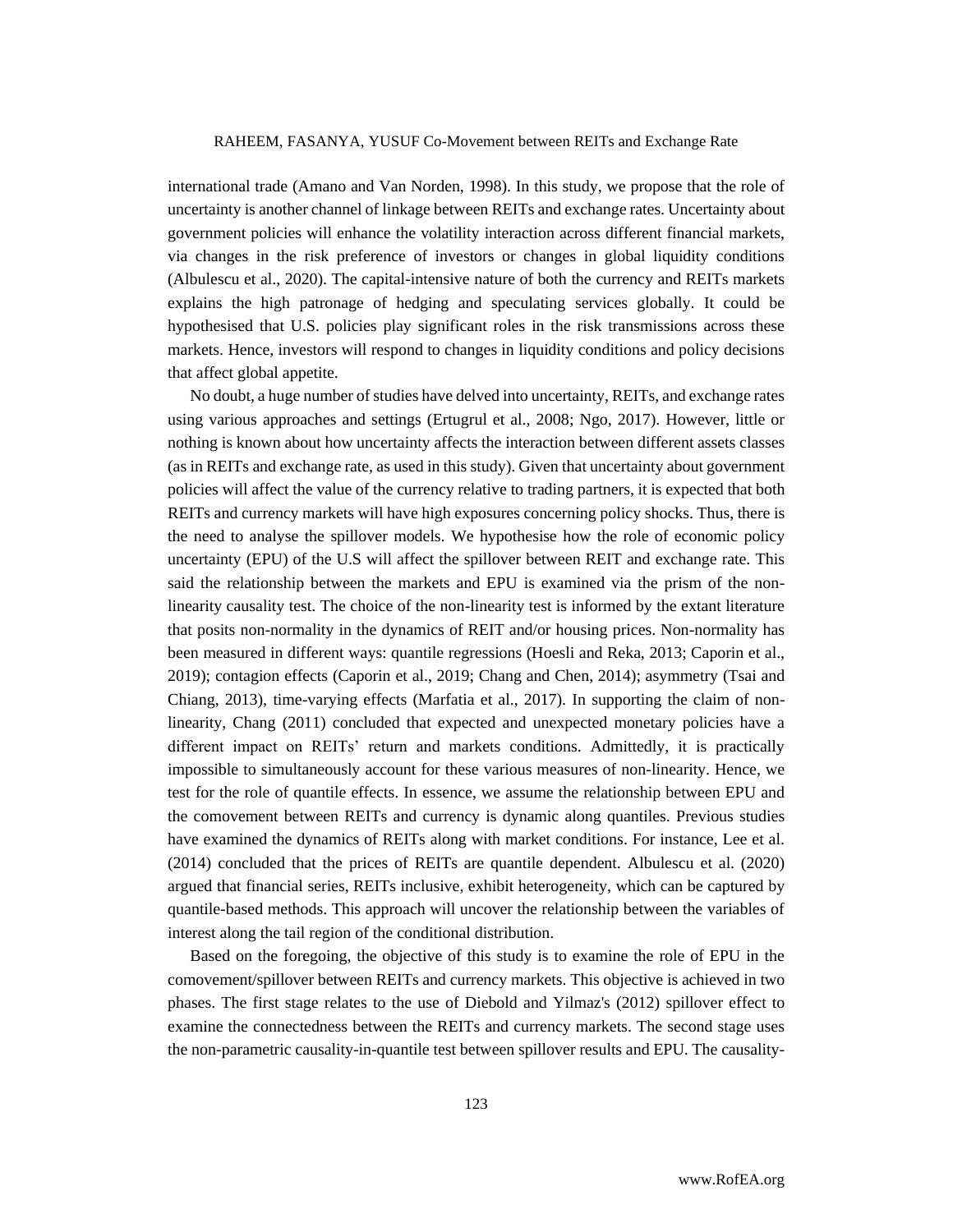in-quantile test is useful in tracing the unconditional distribution in the REITs-currency markets on the conditional distribution of EPU. We make the following contributions to the literature. First, studies have hitherto focused on the U.S. REITs market. In addition, the co-movement between stocks and other assets has been analysed. However, we consider the spillover between REITs and currency markets drawing data from the US and 14 other developed REITs markets. Second, we examine the potential channel of linkage between REITs and currency, by considering the role of EPU. As such, this is the first study that goes beyond examining the spillover between these markets.

Foreshadowing our results, we found that: (i) there is strong connectedness between the REITs and currency markets; (ii) nonlinearity is a crucial factor to be considered when examining the role of EPU in affecting the interactions between REITs and exchange rate markets; (iii) the connectedness among these markets are primarily driven by EPU. The rest of the article is structured as follows. Data and methodology are presented in section 2. Empirical results are discussed in Section 3 and Section 4 houses the conclusion and policy implications/recommendations.

# **2.0 Methodology and Data**

# **2.1 The Diebold – Yilmaz Spillover Approach**

This first phase of the analysis considers the Diebold and Yilmaz (2012, hereinafter DY) approach to determine the co-movement between REITs and exchange rate. The DY spillover approach operates through a generalised vector autoregressive (VAR) model of KPSS where variables are invariant in the ordering process. Specifically, the DY results generate four different spillover indexes which include Total Spillovers, Directional Spillovers, Net Spillovers, and Net Pairwise Spillovers. These indexes are set up through a covariance stationary VAR (ρ) as:

$$
r_t = \sum_{i=1}^p \phi_i r_{t-i} + \varepsilon_t; \ \varepsilon_t \sim (0, \Sigma)
$$
 (1)

where  $\varepsilon_t$  follows a vector of independently and identically distributed disturbances and  $\sum$  is the variance matrix for the error vector  $\varepsilon$ . Equation (1) can be re-specified in a moving average process as:

$$
r_t = \sum_{i=0}^{\infty} A_i \varepsilon_{t-i} \tag{2}
$$

where  $A_i$  is assumed to obey the recursion  $A_i = \Phi_1 A_{i-1} + \Phi_2 A_{i-2} + \ldots + \Phi_p A_{i-p}$ .  $A_0$  is an identity matrix with a  $N \times N$  dimension and  $A_i = 0$  for  $i < 0$ . We derive the variance decompositions that are necessary for determining the various set of indexes as expressed in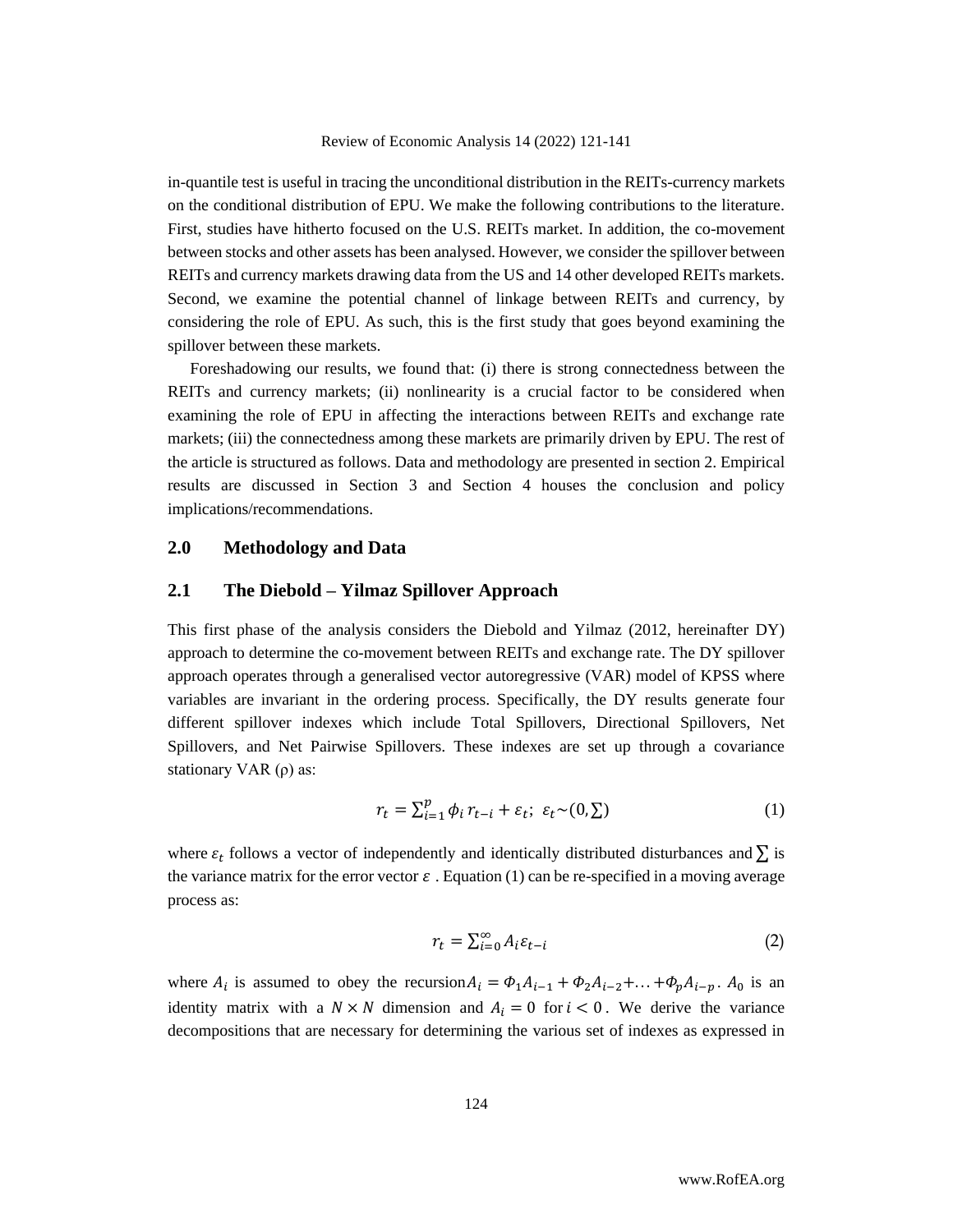equation (2). We provide some preliminary explanations that are relevant before characterising different representations for the set of spillover indexes.

- 1. Own variance shares are defined as the fractions of the H-step-ahead error variances in forecasting  $r_i$  that are due to shocks to  $r_i$ , for  $i = 1, 2, \dots, N$ .
- 2. Cross variance shares or spillovers are defined as the fractions of the H-step ahead error variances in forecasting  $r_i$  that are due to shocks to  $r_j$ , for  $i, j = 1,2,..., N$  such that  $i \neq j$ .
- 3. Based on the generalised VAR framework of KPPS, *H* -step-ahead forecast error variance decompositions denoted by  $\theta_{ij}^g$  is written as:

$$
\theta_{ij}^g(H) = \frac{\sigma_{jj}^{-1} \sum_{h=0}^{H-1} (e_i A_h \sum e_j)^2}{\sum_{h=0}^{H-1} (e_i A_h \sum A_h e_i)}\tag{3}
$$

where  $\sigma_{jj}$  is the standard deviation of  $\varepsilon$  for the *jth* equation and  $e_i$  is the selection vector, with one as the *ith* element and zeros otherwise.

Since the sum of the contributions to the variance of the forecast error is not equal to one – that is  $\sum_{j=i}^{N} \theta_{ij}^{g}(H) \neq 1$ ; DY (2012) normalised each entry of the variance decomposition matrix by the row sum to use the full information of the matrix. The normalised KPPS *H* -stepahead forecast error variance decompositions represented by  $\tilde{\theta}_{ij}^g$  $_{ii}^g(H)$  is expressed as:

$$
\tilde{\theta}_{ij}^g(H) = \frac{\theta_{ij}^g(H)}{\sum_{j=1}^N \theta_{ij}^g(N)}
$$
(4)

where  $\sum_{j=1}^{N} \tilde{\theta}_{ij}^g$  $\mathcal{L}_{ij}^g(H) = 1$  and  $\sum_{i,j=1}^N \tilde{\theta}_{ij}^g$  $_{i}^{g}(H) = N$  by construction.

Following the above set of preliminaries, we derive the total spillover index as:

$$
S^{g}(H) = \frac{\sum_{i,j=1}^{N} \tilde{\theta}_{ij}^{g}(H)}{\sum_{i,j=1}^{N} \tilde{\theta}_{ij}^{g}(H)} \times 100 = \frac{\sum_{i\neq j}^{N} \tilde{\theta}_{ij}^{g}(H)}{N} \times 100
$$
 (5)

The contribution of spillovers of volatility shocks across these classes of assets is captured in equation (5) with all parameters previously defined. Essentially, we capture the total spillover index as the share of asset volatility shocks across the fourteen (14) countries REITs-FX markets to the total forecast error variance.

To quantify the spillover route across the entire markets using the DY (2012) approach, we consider two sets of directional spillovers which are *'Directional Spillover To' and 'Directional Spillover From'.* The return or volatility received by market *i* from all other markets *j is*  measured through the *'Directional Spillover From' while the return or volatility transmission*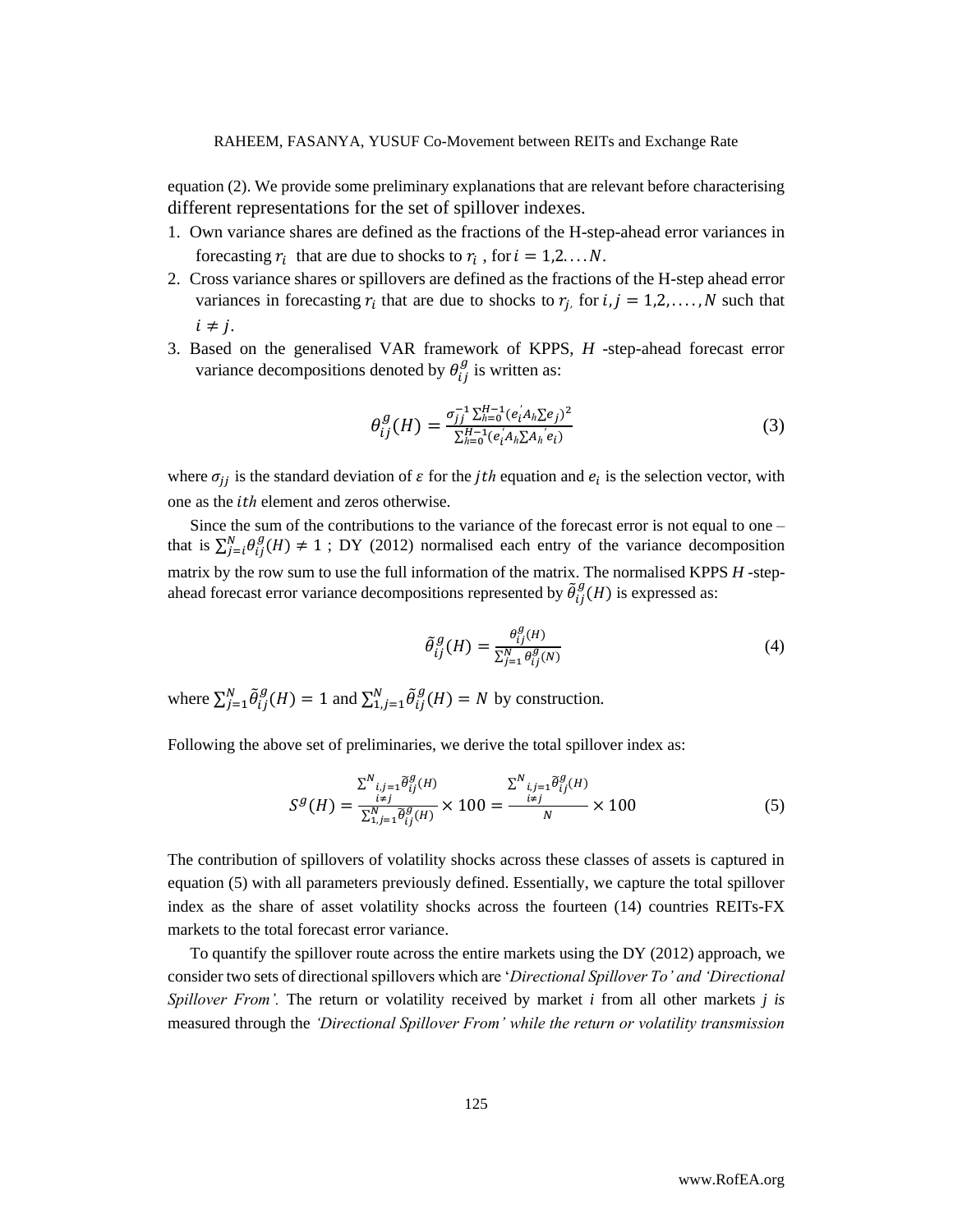by market *i* to all other markets *j is analysed by the 'Directional Spillover To'.* The computation of '*Directional Spillover To'* index defined by  $S_i^g$  is given as:

$$
S_{i}^{g}(H) = \frac{\sum_{\substack{j=i \ j \neq i \\ N}}^{\sum_{j=1}^{j=1} \tilde{\theta}_{ji}^{g}(H)} \times 100 = \frac{\sum_{\substack{j=i \ N \neq i \\ N}}^{\sum_{j=1}^{j=1} \tilde{\theta}_{ji}^{g}(H)} \times 100}{N} \times 100
$$
(6)

while the computation of the *'Directional Spillover From' index* defined as  $S_i^g$  is measured as:

$$
S_{i}^{g}(H) = \frac{\sum\limits_{\substack{j=i \ i \neq j}}^{\substack{j=1 \ j \neq i}} \widetilde{\theta}_{ij}^{g}(H)}{\sum\limits_{\substack{k \ i \neq j}}^{\substack{j=1 \ j \neq i}} \widetilde{\theta}_{ij}^{g}(H)} \times 100 = \frac{\sum\limits_{\substack{j=i \ i \neq j}}^{\substack{j=1 \ j \neq j}} \widetilde{\theta}_{ij}^{g}(H)}{N} \times 100
$$
 (7)

Correspondingly, we obtain the Net Spillovers following the index specified below:

$$
S_i^g(H) = S_i^g(H) - S_i^g(H)
$$
\n(8)

The difference between the *Directional Spillover To' index and 'Directional Spillover From' index is known as the net spillovers which is defined in* Equation (8). In essence, the net spillovers characterises information about each market's contribution to the return/volatility of other markets.

In examining the net pairwise volatility spillover between markets *i* and *j*, we determine the variation between the gross volatility shocks transmitted from market *i* to market *j* and those transmitted from *j* to *i*:

$$
S_{ij}^g(H) = \begin{bmatrix} \tilde{\theta}_{ji}^g(H) & -\tilde{\theta}_{ij}^g(H) \\ \frac{\tilde{\theta}_{ji}^g(H)}{N} & -\frac{\tilde{\theta}_{ij}^g(H)}{N} \\ \Sigma & \tilde{\theta}_{ik}^g(H) & \Sigma & \tilde{\theta}_{jk}^g(H) \end{bmatrix} \times 100 = \begin{bmatrix} \tilde{\theta}_{ji}^g(H) - \tilde{\theta}_{ij}^g(H) \\ N \end{bmatrix} \times 100 \tag{9}
$$

In our paper, we consider second-order 14-variable VARs with 10-step-ahead forecasts.

#### **2.2 Nonlinear Causality test**

We adopt the Balcilar et al. (2018a) framework that is important for uncovering nonlinearity through the methodology of Nishiayama et al. (2011) and Jeong et al. (2012). As noted by Jeong et al. (2012), the variable  $x_t$  (EPU) does not cause  $y_t$  (market spillovers – total and net) in the  $\sigma$  – quantile with respect to the lag-vector of  $\{y_{t-1}, ..., y_{t-q}, x_{t-1}, x_{t-q}\}$  if

$$
Q_{\sigma}(y_{t-1},...,y_{t-q},x_{t-1},...,x_{t-q}) = Q_{\sigma}(y_{t-1},...,y_{t-q})
$$
(10)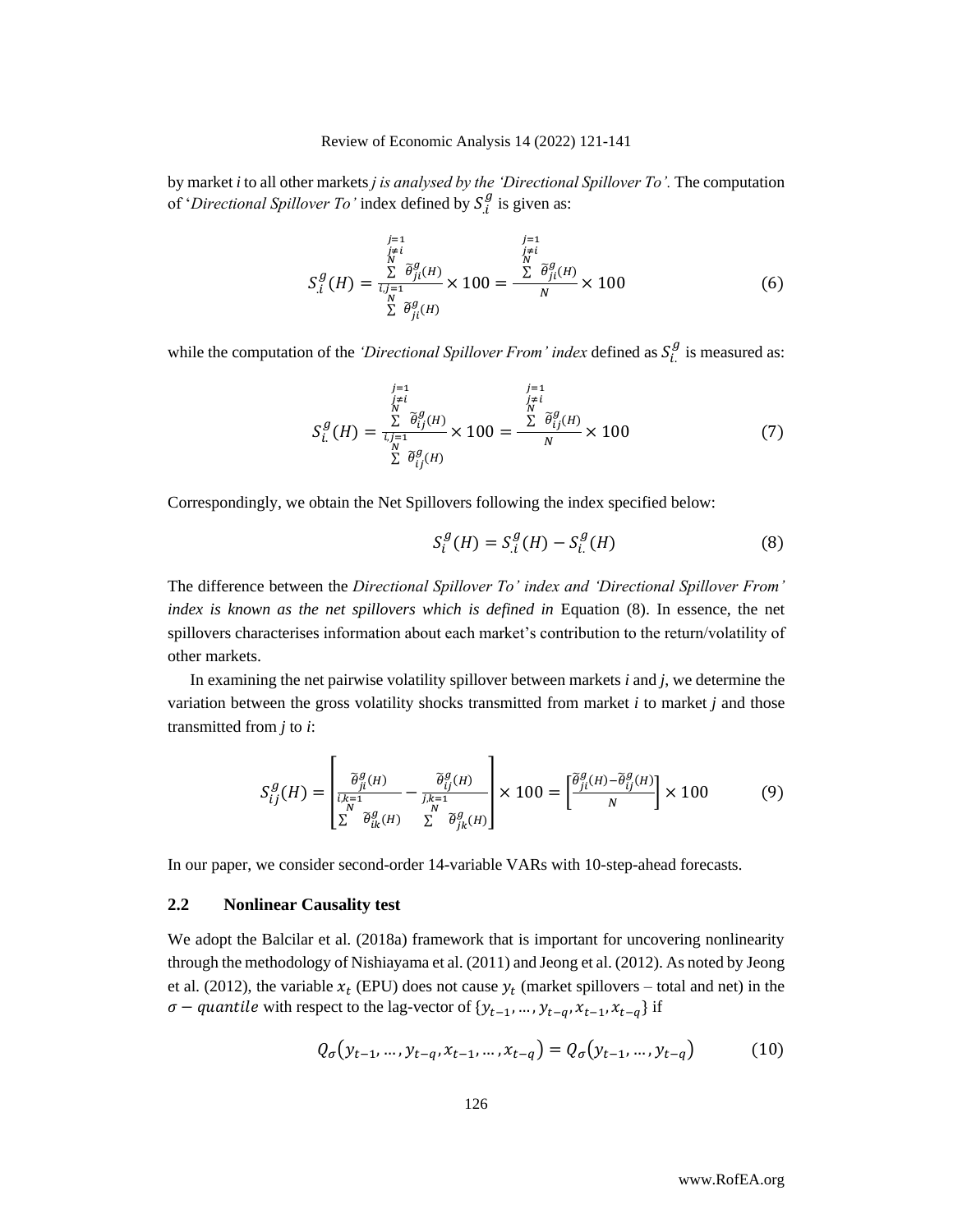While  $x_t$  causes  $y_t$  in the  $\sigma$ th quantile with respect to  $\{y_{t-1}, ..., y_{t-q}, x_{t-1}, x_{t-q}\}$  if

$$
Q_{\sigma}(y_{t-1},...,y_{t-q},x_{t-1},x_{t-q}) \neq Q_{\sigma}(y_{t-1},...,y_{t-q})
$$
\n(11)

Definitively,  $Q_{\sigma}(\cdot) = \sigma th$  quantile of  $y_t$  depending on *t and*  $0 < \sigma < 1$ . We denote  $V_{t-1} \equiv$  $(y_{t-1},..., y_{t-q})$ ,  $U_{t-1} \equiv (x_{t-1},..., x_{t-q})$ , and  $W_t = (U_t, V_t)$ ; and  $F_{y_t|W_{t-1}}(y_t|W_{t-1})$  and  $F_{y_t|V_{t-1}}(y_t|V_{t-1})$  represents the conditional distribution of  $y_t$  given  $W_{t-1}$  and  $V_{t-1}$ , respectively. Also,  $F_{y_t|V_{t-1}}(y_t|V_{t-1})$  is assumed to be continuous in  $y_t$  for almost all  $W_{t-1}$ . If we proceed by denoting  $Q_{\sigma}(W_{t-1}) \equiv Q_{\sigma}(W_{t-1})$  and  $Q_{\sigma}(V_{t-1}) \equiv$  $Q_{\sigma}(V_{t-1})$ , then we have  $F_{y_t|W_{t-1}}\{Q_{\sigma}(W_{t-1})\} = \sigma$  with a probability of one. Followingly, the hypothesis to be tested based on the specified definitions in equations (10) and (11) are

$$
H_0 = P\{F_{y_t|W_{t-1}}\{Q_\sigma(W_{t-1})\} = \sigma\} = 1\tag{12}
$$

$$
H_1 = P\{F_{y_t|W_{t-1}}\{Q_{\sigma}(W_{t-1})\} = \sigma\} < 1\tag{13}
$$

Furthermore, Jeong et al. (2012) utilise the distance measure  $J = \{W_{t-1}\}_{W}^{t}(W_{t-1})$ , where  $\tau_t$ and  $f_z(W_{t-1})$  are the regression error and marginal density function of  $Z_{t-1}$ , respectively. The regression error emanates through its basis in the null hypothesis as specified in equation (12), which can only be true if and only if  $E[1\{W_{t-1}\}] = \sigma$  or, equivalently,  $1\{y_t \leq Q_{\sigma}(V_{t-1})\} =$  $\sigma + \tau_t$ , where 1{⋅} is the indicator function. Thus, Jeong et al. (2012) specify the distance measure,  $G \geq 0$ , as follows:

$$
G = E\left[\left\{F_{y_t|W_{t-1}}\{Q_{\sigma}(W_{t-1})\} - \sigma\right\}^2 f_W(W_{t-1})\right]
$$
(14)

It is pertinent to note that we will have a situation where  $G = 0$  if and only if the null in equation (12) is true, while we will have  $G > 0$  under the alternative hypothesis in equation (13). Also, Jeong et al. (2012) introduced a feasible kernel-based test statistic for J which has the following form:

$$
\hat{G}_T = \frac{1}{T(T-1)s^{2q}} \sum_{t=q+1}^T \sum_{r=q+1, r \neq t}^T K \left( \frac{W_{t-1} - Z_{s-1}}{s} \right) \hat{\tau}_t \hat{\tau}_s, \tag{15}
$$

where  $K(\cdot)$  denotes the kernel function with bandwith *s*. T, q,  $\hat{\tau}_t$  is the sample size, lag-order, and estimate of the regression error, respectively. The estimate of the regression error is computed thus:

$$
\hat{\tau}_t = 1\big\{y_t \le \widehat{Q_{\sigma}}(Y_{t-1})\big\} - \sigma \tag{16}
$$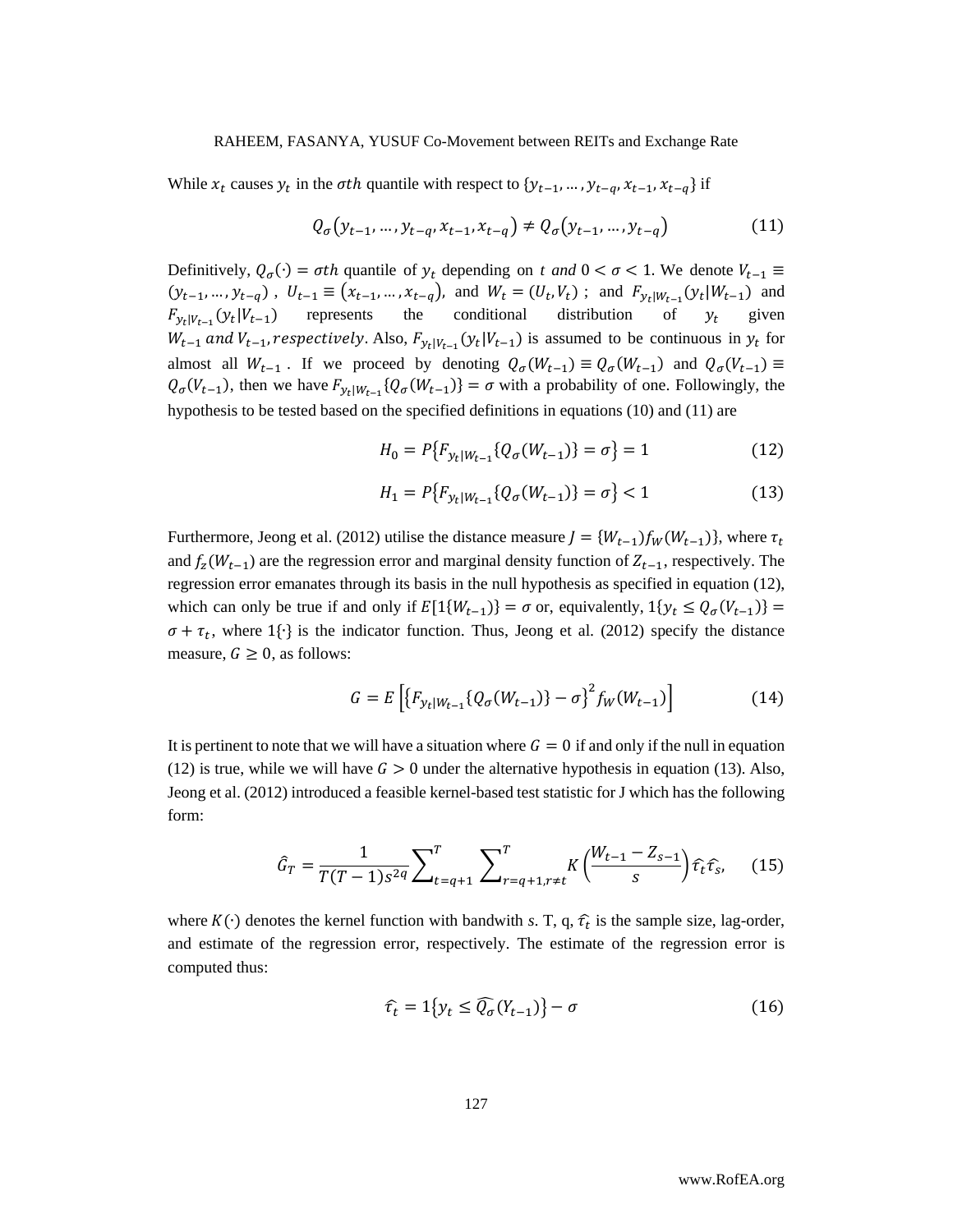Also, we further use the nonparametric kernel method to estimate the  $\sigma th$  conditional quantile of  $y_t$  given  $V_{t-1}$  as  $\hat{Q}_{\sigma}(V_{t-1}) = \hat{F}_{y_t|V_{t-1}}^{-1}(V_{t-1})$ , where the Nadarya-Watson Kernel estimator is specified as follows

$$
\hat{F}_{y_t|V_{t-1}}(y_t|V_{t-1}) = \frac{\sum_{r=q+1,r\neq t}^T N\left(\frac{V_{t-1} - V_{r-1}}{s}\right) 1(y_r \le y_t)}{\sum_{r=q+1,r\neq t}^T N\left(\frac{V_{t-1} - V_{r-1}}{s}\right)}
$$
(17)

where  $N(\cdot)$  is the kernel function and *s* is the bandwidth.

Balcilar et al. (2018a) extend the framework of Jeong et al. (2012) by developing a test for the second moment. Thus, they adopt the nonparametric Granger-quantile-causality approach by Nishiyama et al. (2011). To illustrate the causality in a higher-order moment, we assume

$$
y_t = h(V_{t-1}) + \vartheta(U_{t-1})\tau_t, \tag{18}
$$

where  $\tau_t$  is the white noise process and  $h(\cdot)$  and  $\vartheta(\cdot)$  equals the unknown functions that satisfy pertinent conditions for stationarity. Although, this specification allows not granger-type causality testing from  $U_{t-1}$  to  $y_t$ , however, it could detect the "predictive power" from  $U_{t-1}$  to  $y_t^2$  when  $\vartheta(\cdot)$  is a general nonlinear function. Thus, we re-formulate equation (18) to account for the null and alternative hypothesis for causality in variance to equations 19 and 20, respectively.

$$
H_0 = P\left\{ F_{y_t^2|W_{t-1}} \{ Q_{\sigma}(W_{t-1}) \} = \sigma \right\} = 1, \tag{19}
$$

$$
H_1 = P\left\{ F_{\mathcal{Y}_t^2|W_{t-1}} \{ Q_{\sigma}(W_{t-1}) \} = \sigma \right\} < 1, \tag{20}
$$

We obtain the feasible test statistic for the testing of the null hypothesis in equation (19) and then replace  $y_t$  in equations (15) – (17) with  $y_t^2$  (that is, volatility). With the inclusion of Jeong et al.'s (2012) approach, we overcame the issue that causality in mean implies causality in variance. Specifically, we interpret the causality in higher-order moments through the use of the following model:

$$
y_t = h(U_{t-1}, V_{t-1}) + \tau_t, \tag{21}
$$

Thus, we specify the higher-order quantile causality as

$$
H_0 = P\left\{F_{y_t^k|W_{t-1}}\{Q_{\sigma}(W_{t-1})\} = \sigma\right\} = 1, \quad \text{for } k = 1, 2, \dots, k,
$$
\n(22)

$$
H_1 = P\left\{F_{y_t^k|W_{t-1}}\{Q_{\sigma}(W_{t-1})\} = \sigma\right\} < 1, \quad \text{for } k = 1, 2, \dots, k. \tag{23}
$$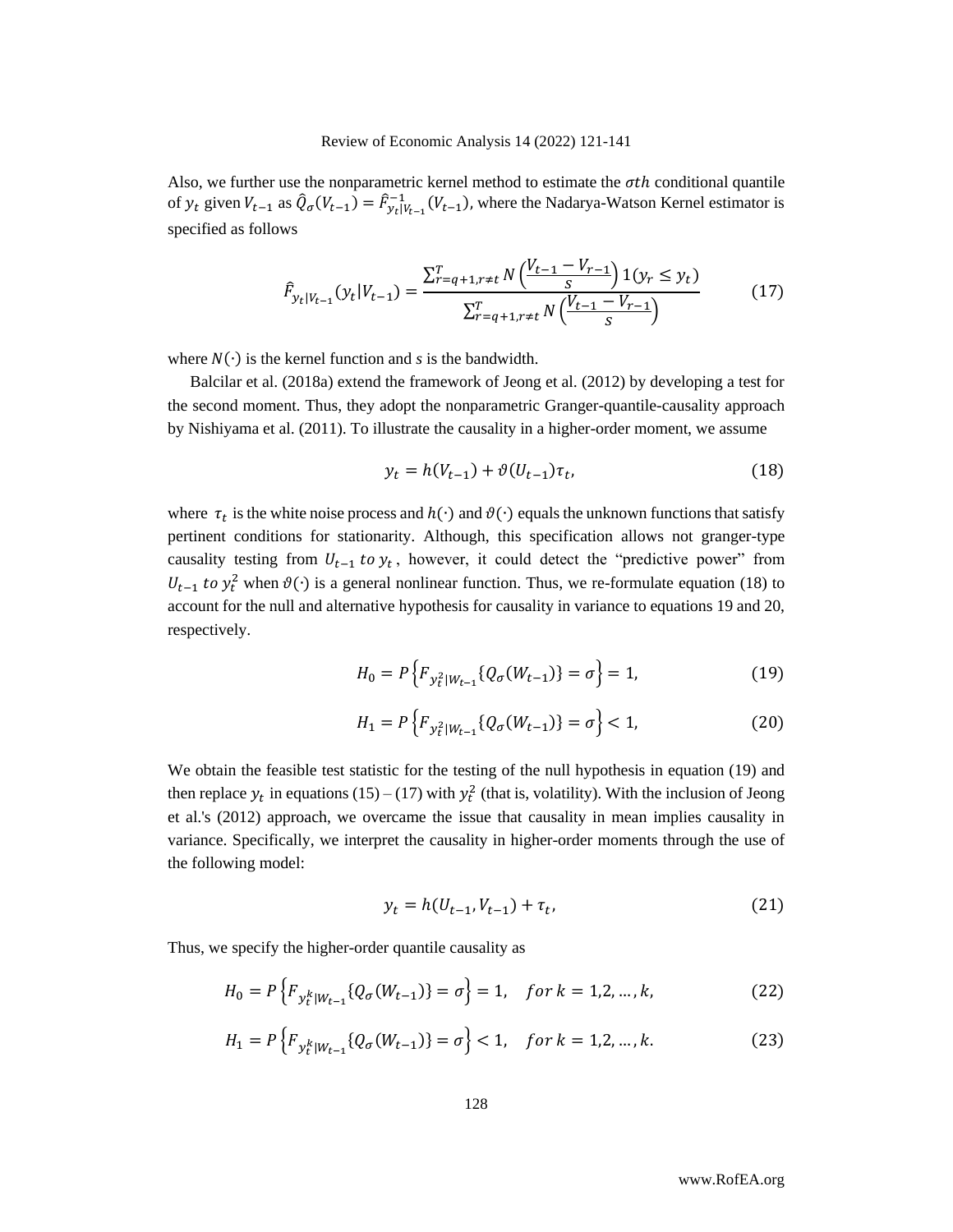Overall, we test that  $x_t$  granger causes  $y_t$  in  $\sigma$ th quantile up to the K-th moment through the use of equation (22) to construct the test statistic of equation (15) for each k. Although, Nishiyama et al. (2011) note that it is not easy to combine different statistics for each  $k =$  $1,2,...,k$  into one statistic for the joint null in equation (22) which is mutually correlated. However, to circumvent this, we adopt a sequential-testing method described by Nishiyama et al. (2011) with some modifications. To begin with, we test for the nonparametric granger causality in mean  $(k=1)$ . Failure to reject the null of  $k=1$  does not translate into non-causality in variance, thus, we construct the tests for  $k=2$ . Finally, we test for the existence of causalityin-mean and variance successively. We determine the lag order using SIC. The bandwidth is selected through the use of the least-squares cross-validation method. For  $K(\cdot)$  and  $L(\cdot)$ , we utilize the Gaussian kernels.

# **3.0 Data and Results**

#### **3.1 Data Description**

The empirical analyses utilise monthly data of REITs indices and exchange rates of 14 countries (Australia, Belgium, Canada, France, Germany, Hong Kong, Japan, Malaysia, Netherlands, New Zealand, Singapore, South Africa, Turkey, and the United Kingdom) and the US EPU index. The start and end dates are governed based on the data availability of the US EPU index. The REITs and exchange rate data are sourced from the DataStream database of Thomson Reuters, with the real estate data corresponding to the S&P REITs indices for each country. The exchange rate is defined as the number of local currency units to one USD. For the proxy of the EPU, we select the US EPU index constructed by Baker, Bloom, and Davis (2016) which are available for download from Baker's website, [http://www.policyuncertainty.com.](http://www.policyuncertainty.com/)

To measure the economic policy uncertainty of the US, Baker et al., (2016) construct an index from three types of underlying components. The first component weighs newspaper coverage of policy-related economic uncertainty. In this component, an index search of 10 large newspapers is used to construct a normalized index of news articles that characterize policyrelated economic uncertainty. In the second component, the index draws on reports by the Congressional Budget Office (CBO) that compile lists of temporary federal tax code provisions where an annual dollar-weighted of tax code provisions schedule that is meant to expire in the next ten years is created to construct the stability in and certainty about the tax code. The third component uses disagreement among economic forecasters as a proxy for the uncertainty that is drawn on the Federal Reserve Bank of Philadelphia's Survey of Professional Forecasters. Under this component, the dispersion among the three forecast variables that are directly influenced by government policy (CPI, Federal spending; and State and Local spending) are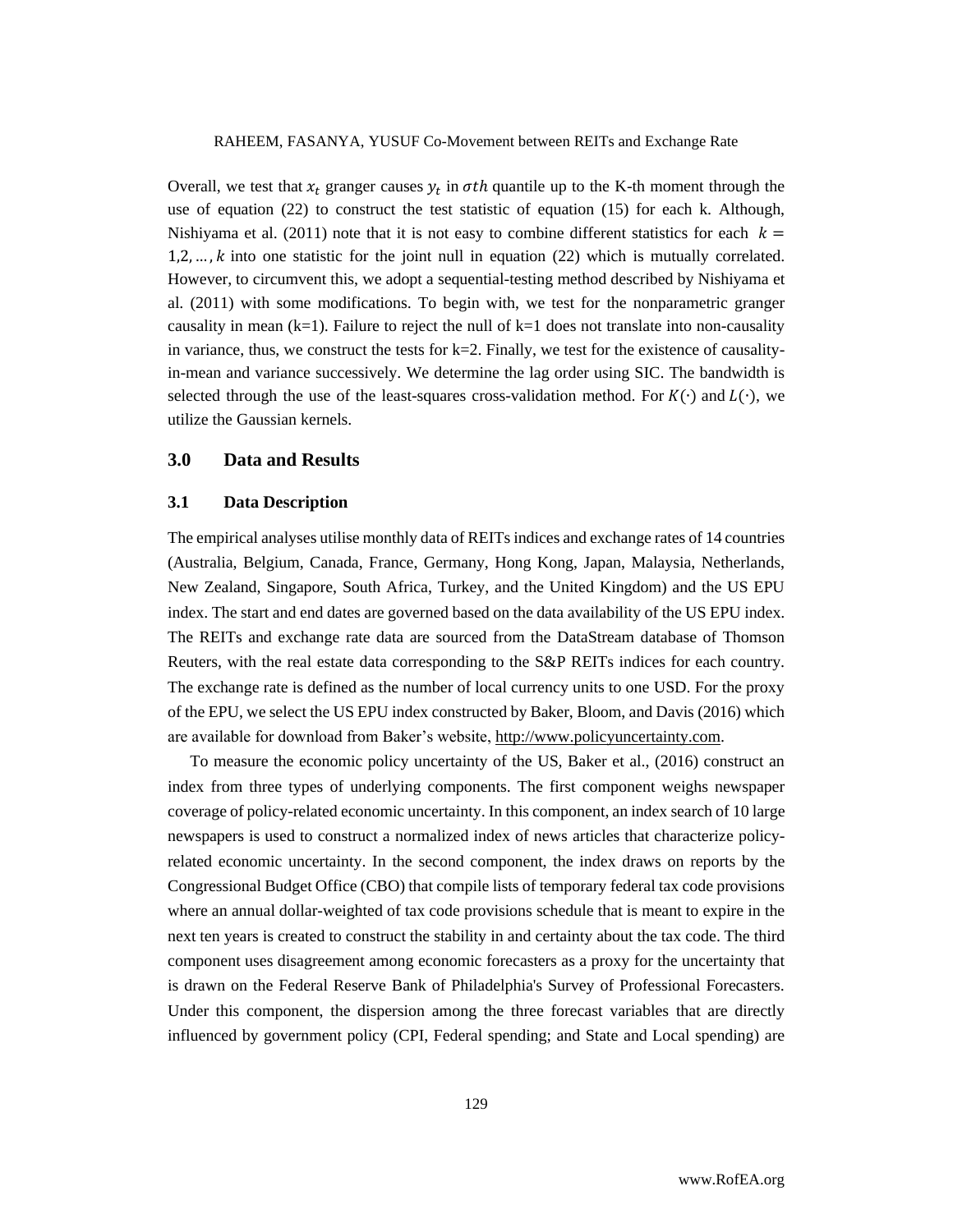used as indices of uncertainty about policy-related macroeconomic variables. The overall index is now constructed by normalizing each of these three components by their standard deviation before January 2012 after which weights (1/2 for the first component; and 1/6 on each of the other components) are attached to each component to compute their average values.

For the basic conditions of stationarity of the variables required for our nonlinear causality to hold, we decided to work with logarithmic returns series of both REITs and exchange rates (monthly natural logarithmic change expressed in percentages) since both series returns were non-stationary following the standard unit root tests2. As for the EPU, we work with the logarithmic levels of the EPU index which is found to be stationary following the standard unit root tests.3 Following the descriptive analysis in Table 1, it is not surprising that the Jarque-Bera test rejects the null hypothesis of normal distribution for all the series from the reports of both the skewness and kurtosis statistics. While the skewness values hover between positive and negative for all the returns series, their kurtosis estimates exceed the standard threshold. This suggests the presence of extreme fluctuations in these REITs and currency markets. The non-normality of the series gives a relative indication of heavy right or left tail and excess kurtosis. This could further suggest the presence of nonlinearity along the time paths of the series such that the use of linear or constant parameter models would bring about spurious results. This gives a concrete justification for our choice of quantiles-based causality test. In addition, the evidence of heavy tails, as well as high volatility passes, motivate the necessity to examine the relationship in both the conditional-mean and conditional-variance (see Balcilar et al., 2015).

# **3.2 Analysis of Spillover effects**

In examining the connection between REITs and exchange rates pairs of countries under study, Table 2 reports the spillover results based on what DY defined as the contribution to the variance of the 100-day forecast errors of one asset from innovations to another asset. The DY approach is usually partitioned into two: the Spillover Tables and the Rolling Window Analyses<sup>4</sup>. The former produces a single-fixed (scalar) value for each of the indices for interest.

<sup>&</sup>lt;sup>2</sup> The full details of the preliminary analysis are available on request from the authors.

 $3$  These results contradict the theoretical argument of measures of uncertainty which are meant to be stationary. However, the statistical results presented here deviate from this which may be as a result of the sample frame used in this study. The full preliminary results are available on request from the authors.

<sup>&</sup>lt;sup>4</sup> The essence of the rolling window analyses is to complement the spillover table as it unveils the cyclical and secular movements explaining the behaviour of the spillovers from one period to another. However, in this present study we only focus on the spillover table.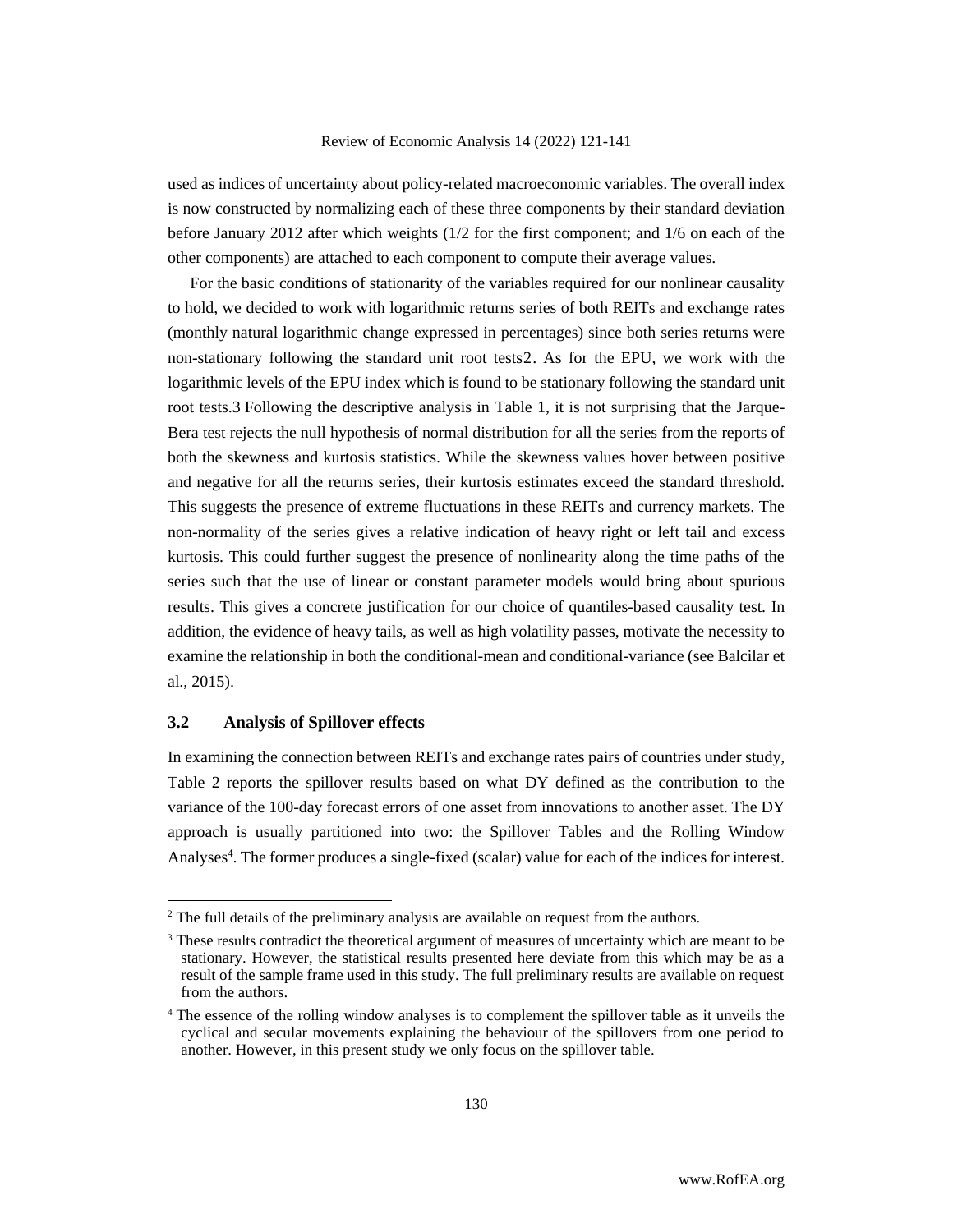This may be useful where the interest is to estimate the aggregate spillovers over a particular time. The spillover table shows the computation of Total Spillover, Directional Spillover, and Net Spillover indexes from one asset to another asset. The net spillover is computed by the difference between the total contributions given by an asset and the total it gives, with a positive value implying that the asset in question is a net transmitter, rather than a net receiver.

|                 | Mean      | Max     | Min       | Std. Dev. | Skew      | Kurt   | $I-B$    | Prob             |
|-----------------|-----------|---------|-----------|-----------|-----------|--------|----------|------------------|
| <b>AUS_EXR</b>  | 0.0106    | 9.1115  | $-6.970$  | 0.8305    | 0.6363    | 14.410 | 17865.59 | $\boldsymbol{0}$ |
| <b>AUS_REIT</b> | $-0.0317$ | 10.5033 | $-18.482$ | 1.8434    | $-1.3895$ | 16.959 | 27457.67 | $\Omega$         |
| <b>BEL_EXR</b>  | 0.0082    | 2.9692  | $-3.726$  | 0.6077    | $-0.0484$ | 5.596  | 914.4977 | $\theta$         |
| <b>BEL_REIT</b> | 0.0010    | 10.6694 | $-14.544$ | 1.3438    | $-0.6309$ | 14.199 | 17214.19 | $\theta$         |
| CAN_EXR         | 0.0113    | 3.2982  | $-3.770$  | 0.5994    | 0.1375    | 6.192  | 1391.403 | $\Omega$         |
| <b>CAN REIT</b> | $-0.0095$ | 9.9865  | $-17.995$ | 1.3653    | $-1.9865$ | 31.134 | 109421.3 | $\mathbf{0}$     |
| FRA EXR         | 0.0082    | 2.9205  | $-3.678$  | 0.6077    | $-0.0588$ | 5.354  | 753.0157 | $\mathbf{0}$     |
| FRA_REIT        | $-0.0225$ | 15.0591 | $-20.777$ | 1.7642    | $-0.5711$ | 15.242 | 20490.3  | $\mathbf{0}$     |
| <b>GER_EXR</b>  | 0.0082    | 2.9205  | $-3.678$  | 0.6077    | $-0.0588$ | 5.354  | 753.0157 | $\Omega$         |
| <b>GER_REIT</b> | $-0.0059$ | 27.6478 | $-22.542$ | 2.3784    | 0.1712    | 20.564 | 41831.49 | $\boldsymbol{0}$ |
| HKG_EXR         | 0.0000    | 0.2793  | $-0.426$  | 0.0364    | $-1.0320$ | 21.475 | 46840.07 | $\boldsymbol{0}$ |
| HKG_REIT        | 0.0333    | 10.0790 | $-13.251$ | 1.1688    | $-0.5461$ | 15.082 | 19945.92 | $\theta$         |
| <b>JPN_EXR</b>  | $-0.0017$ | 6.2034  | $-3.768$  | 0.6540    | 0.0539    | 9.284  | 5354.582 | $\mathbf{0}$     |
| <b>JPN_REIT</b> | $-0.0042$ | 12.9232 | $-21.826$ | 1.5351    | $-0.8628$ | 26.608 | 75947.57 | $\theta$         |
| <b>MLY_EXR</b>  | 0.0077    | 2.0260  | $-3.596$  | 0.4260    | $-0.3895$ | 7.764  | 3136.592 | $\mathbf{0}$     |
| <b>MLY REIT</b> | 0.0002    | 9.9757  | $-8.860$  | 0.9489    | 0.1998    | 13.032 | 13661.99 | $\Omega$         |
| <b>NLD EXR</b>  | 0.0001    | 7.5508  | $-5.207$  | 0.4291    | 1.3929    | 54.912 | 366322.8 | $\overline{0}$   |
| NLD_REIT        | $-0.0516$ | 10.3204 | $-16.671$ | 1.6914    | $-0.6866$ | 11.462 | 9961.633 | $\Omega$         |
| NZL_EXR         | 0.0067    | 6.4159  | $-6.353$  | 0.8305    | 0.2133    | 7.781  | 3122.365 | $\boldsymbol{0}$ |
| <b>NZL_REIT</b> | $-0.0062$ | 8.9610  | $-17.943$ | 1.2138    | $-1.4182$ | 24.782 | 65396.69 | $\boldsymbol{0}$ |
| SAF_EXR         | 0.0304    | 16.1723 | $-6.776$  | 1.1182    | 1.1661    | 19.342 | 36935.38 | $\theta$         |
| <b>SAF_REIT</b> | $-0.0470$ | 14.2610 | $-19.249$ | 1.8514    | $-1.1230$ | 18.602 | 33675.51 | $\mathbf{0}$     |
| <b>SGP_EXR</b>  | $-0.0011$ | 2.6635  | $-2.321$  | 0.3581    | 0.0448    | 6.905  | 2068.072 | $\theta$         |
| <b>SGP_REIT</b> | $-0.0081$ | 20.4222 | $-17.740$ | 1.3385    | 0.1252    | 38.697 | 172726.3 | $\mathbf{0}$     |
| TRK EXR         | 0.0526    | 14.7563 | $-7.997$  | 0.9547    | 1.3887    | 26.814 | 77910.33 | $\Omega$         |
| TRK REIT        | $-0.0748$ | 17.1517 | $-18.457$ | 2.5316    | $-0.3613$ | 8.688  | 4456.742 | $\mathbf{0}$     |
| UK_EXR          | 0.0153    | 8.4081  | $-2.990$  | 0.6267    | 1.0131    | 15.594 | 22054.62 | $\boldsymbol{0}$ |
| <b>UK REIT</b>  | $-0.0261$ | 11.7117 | $-24.279$ | 1.8973    | $-1.0253$ | 17.510 | 29106.08 | $\mathbf{0}$     |

|  |  | Table 1: Summary statistics |  |
|--|--|-----------------------------|--|
|--|--|-----------------------------|--|

Source: Authors' computation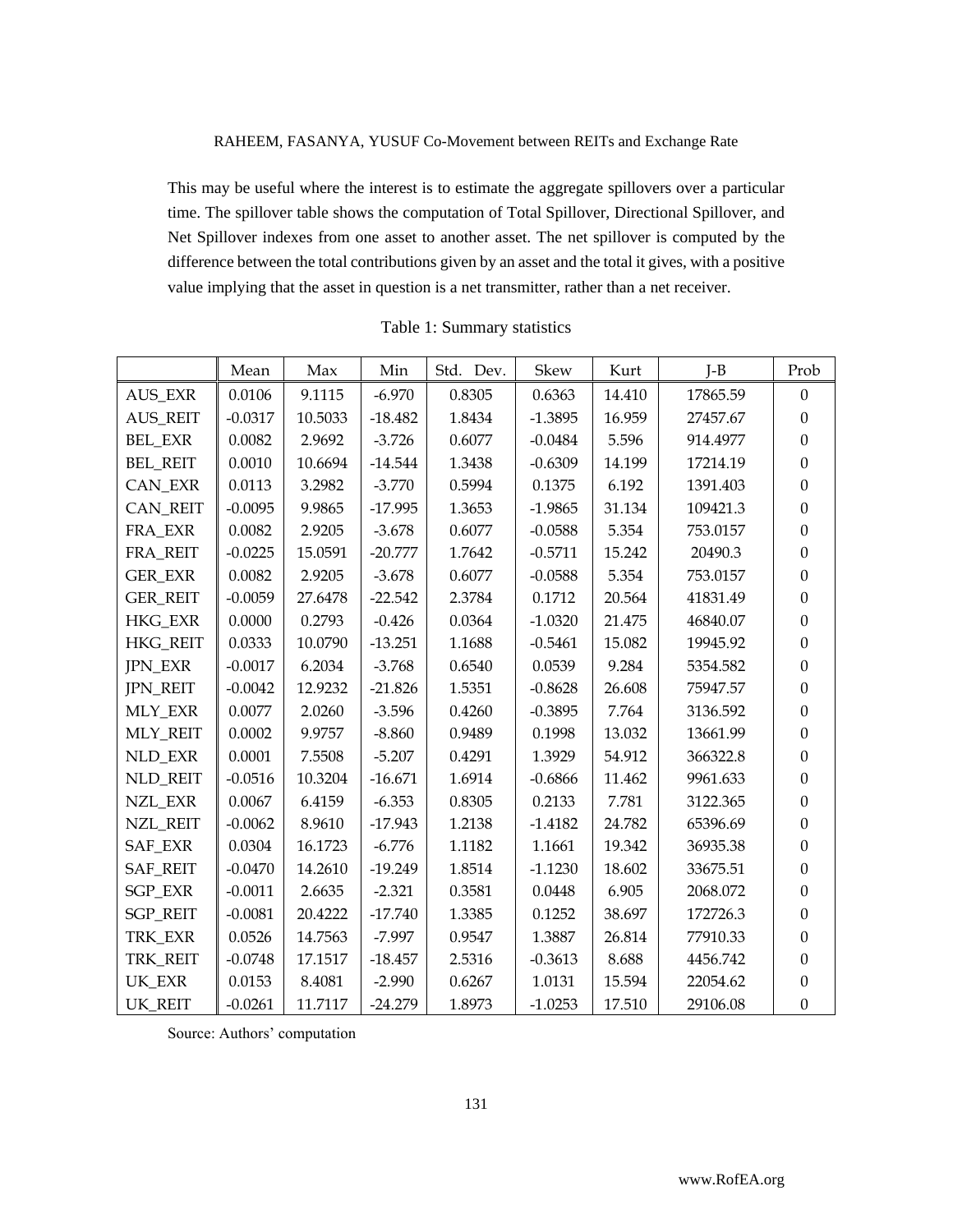In other words, if the net spillover value is positive, then the asset transmits more shocks or information to other assets than it receives from them. A closer look at the spillover results in Table 2 reveals that the REITs of the Netherlands, France, and the United Kingdom are the largest shock receivers from all other assets respectively, while Malaysia, Japan, and Hong Kong's REITs are the least receiver of shocks in the sample. Interestingly, Belgium, Australia, and Canada are the highest transmitters of shocks. The likely reason for the high spillovers of Australia and Belgium could be linked to the significant role they both played in the REITs market in recent times. For instance, Australia and the UK are edging closer to being considered mature markets (the same bracket with only the US), while Belgium has been moved recently to the established REITs group, having classified as emerging REITs.

Examining the spillover effects of the exchange rate volatility across the different REITs markets, it is seen that among the countries' REITs, ten of these countries REITs (France, Germany, Hong Kong, Japan, Malaysia, Netherlands, Singapore, South Africa, Turkey, and the United Kingdom) receive more shocks, making them more susceptible to risk in the exchange rate. Thus, leading to their negative net spillover values as presented in Table 2. Furthermore, the negative net spillover estimates for these countries' REITs indicate that they serve as a net receiver of shocks to the overall exchange rate market. This is consistent with Hsieh and Peterson (2000), Ertugrul et al., (2008), Lin, Rahman, and Yung (2009), Xiao, Lin and Li (2014) and Ngo (2017). Although Ertugrul et al., (2008) suggest minimal evidence of attention of REITs firms to exchange rate risk. These two studies collectively document that about half of the REITs engage in hedging activities. Interest rate derivatives account for 80%, and foreign currency derivatives for a mere 2% of the derivative use of these firms while Hsieh and Peterson (2000) and Lin, Rahman, and Yung (2009), Ngo (2017) suggest a significant contribution of movement in the exchange rate on the REITs market. This result is contrary to the findings of Kola and Kodongo (2016) that exchange rates and interest rates do not explain developing countries' REITs returns represented by Bulgaria and South Africa, as well as in developed markets, represented by the US. In the case of the other countries, we see that the spillover effects of REITs to exchange rate risk significantly differ across the countries and are stronger (as in the case of Australia, Belgium, Canada, and New Zealand). The implication of this is that they are less sensitive to exchange rate movements. This is corroborated by the findings of Payne (2003) and Kola and Kodongo (2017). While it is not unexpected to see the reaction of Australian REITs to movement in exchange rates shocks, as Australia is edging closer to becoming a mature REITs economy alongside the US, the significant spillover effect from the Belgium REITs could be an indication of the recent developments in the country's REITs of moving from an emerging to a more established REITs. In addition, the positive net spillover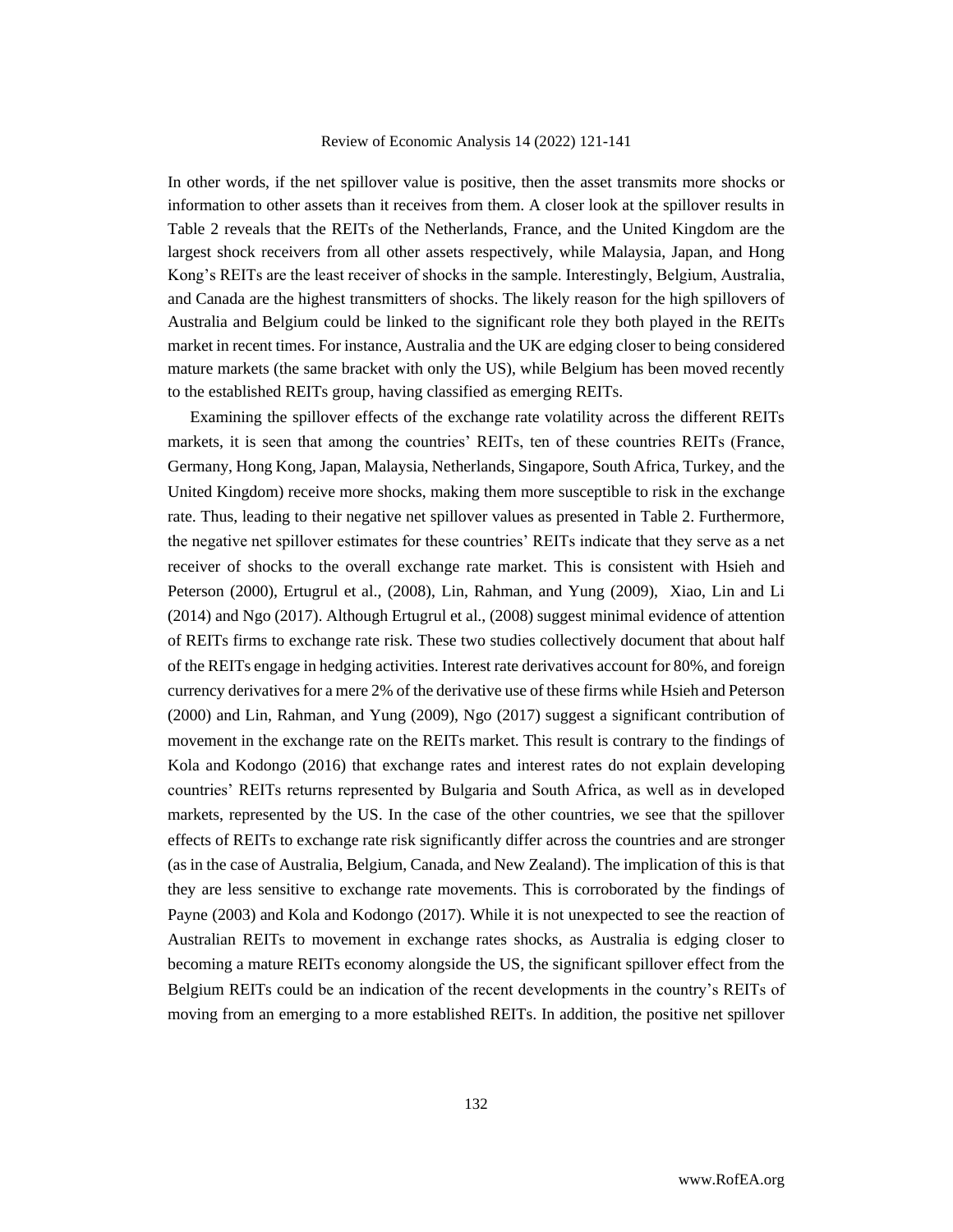estimate for REITs indicates that REITs serve as a net transmitter of shocks to the overall exchange rate market, consistent with Kola and Kodongo (2017).

Concluding this section on volatility spillovers in the REITs and currency markets, it is evident that there is an established transmission of shocks. Although the degree and direction of shocks transmission vary, just like the exchange rate seems to be closely knitted to France, Germany, Hong Kong, Malaysia, Netherlands, Singapore, South Africa, Turkey, and the United Kingdom, and Japan, being a weak receiver of shocks, the overall performance still suggests significant connectedness among the markets. Looking at the total spillover index, the computed value is 43.2% which is an indication that slightly less than half of the total variance of the forecast errors during the sample is explained by shocks across the REITs-currency pairs, whereas the remaining 53.9% is explained by idiosyncratic shocks. This proves the level of connections that exist between REITs and exchange rate movements and it is well corroborated in the literature on the likely risks REITs may be exposed to, especially when it comes to the exchange rate volatility (see, Lin, Rahman, and Yung, 2009; Xiao, Lin and Li, 2014; and Ngo, 2017).

| $REITs \leftrightarrow EXR$ | From others | To others | To self | Including own | Net spillover |  |  |
|-----------------------------|-------------|-----------|---------|---------------|---------------|--|--|
|                             | (a)         | (b)       | (c)     | $(b+c)$       | $(b-a)$       |  |  |
| Australia                   | 20          | 245       | 79.8    | 324           | 225           |  |  |
| Belgium                     | 24          | 266       | 76.1    | 343           | 242           |  |  |
| Canada                      | 35          | 115       | 64.9    | 179           | 120           |  |  |
| France                      | 66          | 40        | 34.3    | 74            | $-26$         |  |  |
| Germany                     | 38          | 6         | 62.2    | 69            | $-32$         |  |  |
| Hong Kong                   | 14          | 11        | 85.6    | 97            | $-3$          |  |  |
| Japan                       | 16          | 15        | 83.9    | 99            | $-1$          |  |  |
| Malaysia                    | 12          | 6         | 87.8    | 94            | $-6$          |  |  |
| <b>Netherlands</b>          | 78          | 6         | 21.7    | 28            | $-72$         |  |  |
| New Zealand                 | 41          | 42        | 59.3    | 101           | 1             |  |  |
| Singapore                   | 44          | $\tau$    | 56.0    | 63            | $-37$         |  |  |
| South Africa                | 38          | 32        | 62.3    | 94            | -6            |  |  |
| Turkey                      | 29          | 18        | 70.6    | 89            | $-11$         |  |  |
| United                      | 61          | 16        | 39.0    | 55            | $-45$         |  |  |
| Kingdom                     |             |           |         |               |               |  |  |
| Spillover index 43.2%       |             |           |         |               |               |  |  |

Table 2: Diebold and Yilmaz spillover results

Source: Authors' computation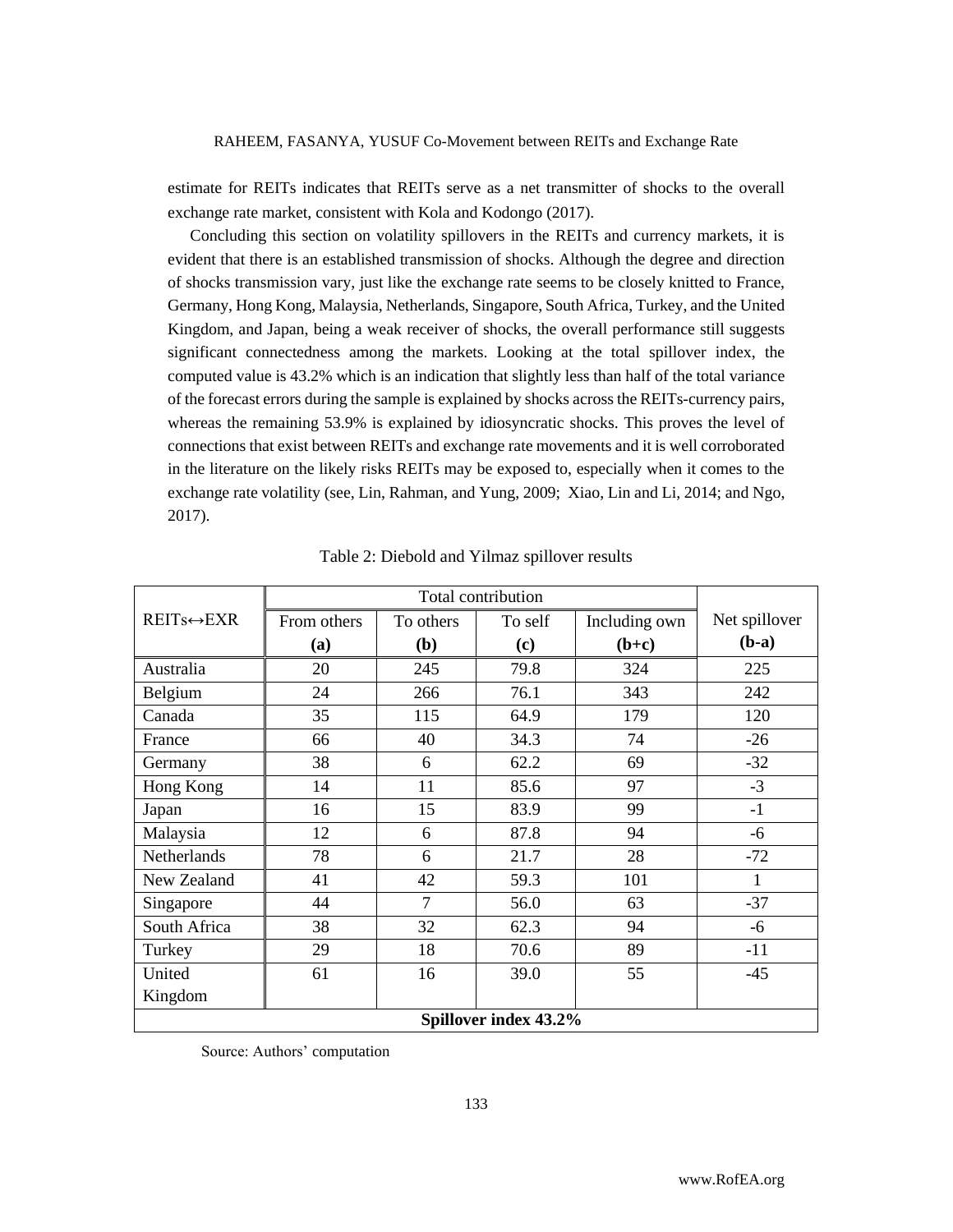Linking these spillover transmissions to uncertainty in economic policy, the U.S. is an indispensable factor driving the global financial cycle through her various monetary policies pronounced by the Federal Reserves. Thus, the connectedness across the markets may be driven by policy uncertainty having first affected global liquidity and investors' decisions. This implies that uncertainty in economic policy that drives fluctuations in the exchange rate and/or REITs may induce volatility shocks to the other markets. The possibility of economic policy uncertainty to affect the volatility spillover between the currency and REITs markets is therefore the main thrust of this paper and it is the focus in the next section.

#### **3.3 Causality test results**

Following the observed evidence of volatility interactions between REITs and foreign exchange markets, we proceed to the examination of the causal effect of EPU on the established connectedness in the markets. Doing this requires that we test the null hypothesis that EPU does not cause the overall spillover and the total net spillover for each country-specific REITs and exchange rates under consideration. We initially examine the causal effect from the perspective of linear relationship with the results reported in Table 3. It is observed that the effect of EPU is found to be insignificant in most cases, barring only Australia and Netherlands.

| Null hypothesis                                              | F-statistics | Prob. value |
|--------------------------------------------------------------|--------------|-------------|
| EPU does not Granger cause overall spillover                 | 1.1074       | 0.333       |
| EPU does not Granger cause net spillover for Australia       | $3.1846**$   | 0.044       |
| EPU does not Granger-cause net spillover for Belgium         | 1.2718       | 0.283       |
| EPU does not Granger-cause net spillover for Canada          | 1.4190       | 0.245       |
| EPU does not Granger-cause net spillover for France          | 0.5693       | 0.567       |
| EPU does not Granger-cause net spillover for Germany         | 0.3523       | 0.703       |
| EPU does not Granger-cause net spillover for Hong Kong       | 1.1827       | 0.309       |
| EPU does not Granger-cause net spillover for Japan           | 1.0578       | 0.350       |
| EPU does not Granger-cause net spillover for Malaysia        | 1.3900       | 0.252       |
| EPU does not Granger-cause net spillover for the Netherlands | 3.2685**     | 0.041       |
| EPU does not Granger-cause net spillover for New Zealand     | 2.3232       | 0.101       |
| EPU does not Granger-cause net spillover for Singapore       | 0.9139       | 0.403       |
| EPU does not Granger-cause net spillover for South Africa    | 2.1631       | 0.118       |
| EPU does not Granger-cause net spillover for Turkey          | 0.4933       | 0.611       |
| EPU does not Granger-cause net spillover for the United      | 0.0859       | 0.917       |
| Kingdom                                                      |              |             |

| Table 3: Linear causality test results |  |  |
|----------------------------------------|--|--|
|----------------------------------------|--|--|

Source: authors' computation. \*\* denotes significance at 5% critical level.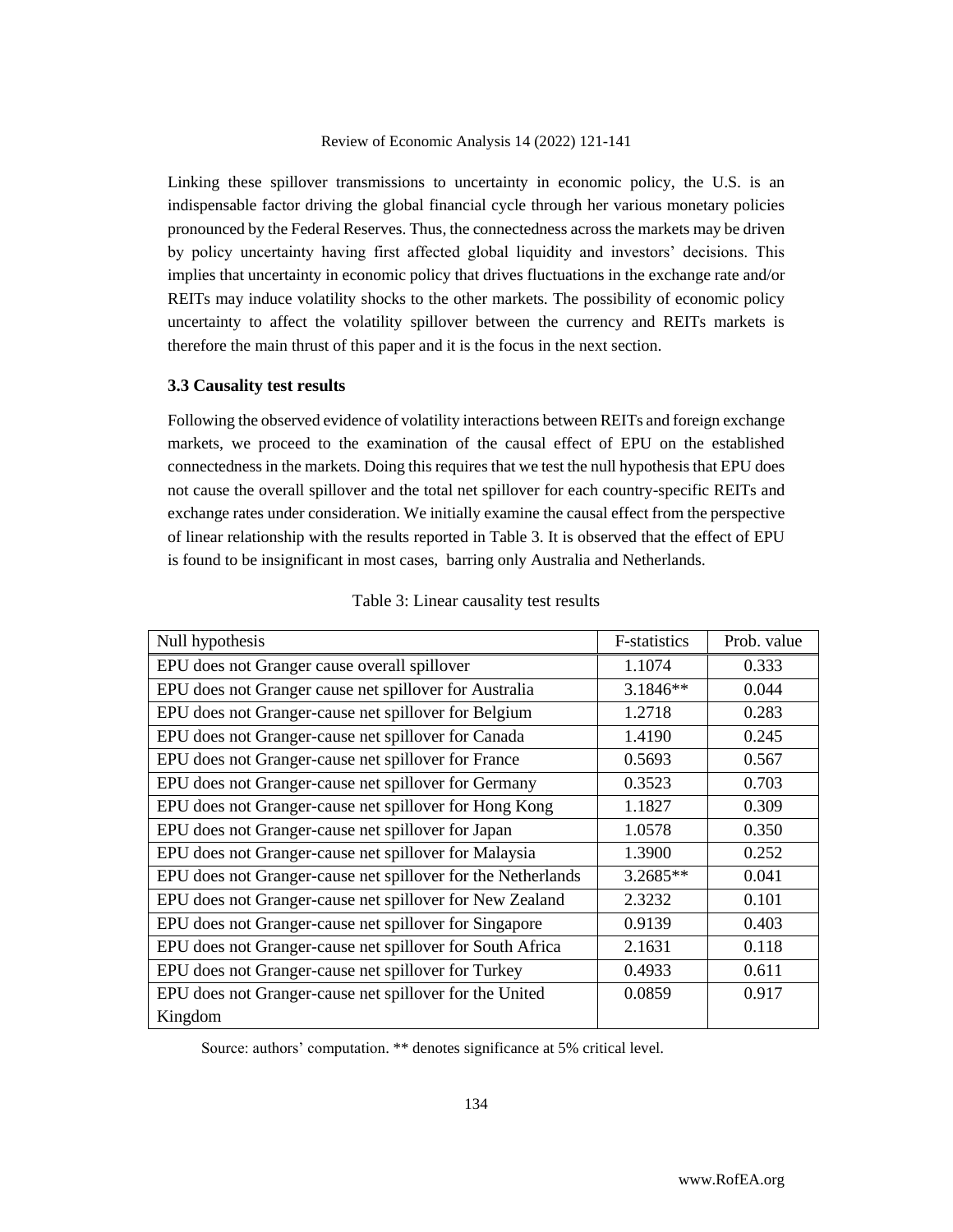However, we observe that this weak performance of the policy-based uncertainty affecting the connectedness in the markets is due to the likely presence of nonlinearity in the series. At the most basic level, the presence of heavy tails, excess kurtosis, and non-normality are pointers to the possibility of the nonlinear nature of the series. However, we conduct a more formal test (BDS test) developed by Brock et al. (1996) to establish the presence of nonlinearity in the series. The BDS test is carried out on the residuals of each spillover series (overall and net) in the VAR (1) model that includes the EPU. In other words, the EPU index and each of the spillover series are captured in a VAR (1) model, after which the residuals of the latter are generated. Then, the BDS test is conducted on the generated residuals (see Balcilar et al., 2015; Balcilar et al., 2018a, b for a similar approach). The BDS test results in Table 4 show strong evidence of a nonlinear relationship between economic policy uncertainty and all the spillover series as the null hypothesis of serial dependence is resoundingly rejected across all dimensions. These results imply that there is more to what the linear Granger-causality test reveals, it likely could have suffered from the problem of misspecification.

Having detected strong evidence of a nonlinear relationship in the relationship between EPU and the connectedness among the assets, we turn to the results of the quantiles-based causality test. In order not to miss out on any important information, the quantiles-based causality analysis is conducted in both the conditional-mean and conditional-variance.

In sharp contrast to the results of the linear causality test, Table 5 which reports the nonlinear results for the conditional-mean and conditional-variance shows strong evidence of the rejection of the null hypothesis of no causality. The causal evidence is most significant at the lower quantiles, with some reaching the median region. However, the causality becomes weak at the extreme quantiles, suggesting that the effect of EPU on the connectedness among the markets is sensitive to the degree of the performance of the foreign exchange and oil markets. When the markets are performing at their peak, EPU appears to be weak in affecting their interactions.

In summary, our results reveal three facts: (i) there is strong connectedness between the REITs and currency markets; (ii) nonlinearity is a crucial factor to be put into consideration when examining the role of EPU in affecting the interactions between REITs and exchange rate markets; (iii) the connectedness among these markets are primarily driven by EPU, although the causal effect appears to be stronger around the lower and middle quantiles in most cases. In these scenarios, our results confirm those of Albulescu et al. (2019) who reveal that commodity currencies and the oil market are dynamically connected, and policy-induced uncertainty is significant in driving this interaction. Fortunately, their nonlinear causality techniques are different from the one explored in this study, yet, the results do not differ. This indicates that the impact of EPU on the interactions among financial and currency markets is stable and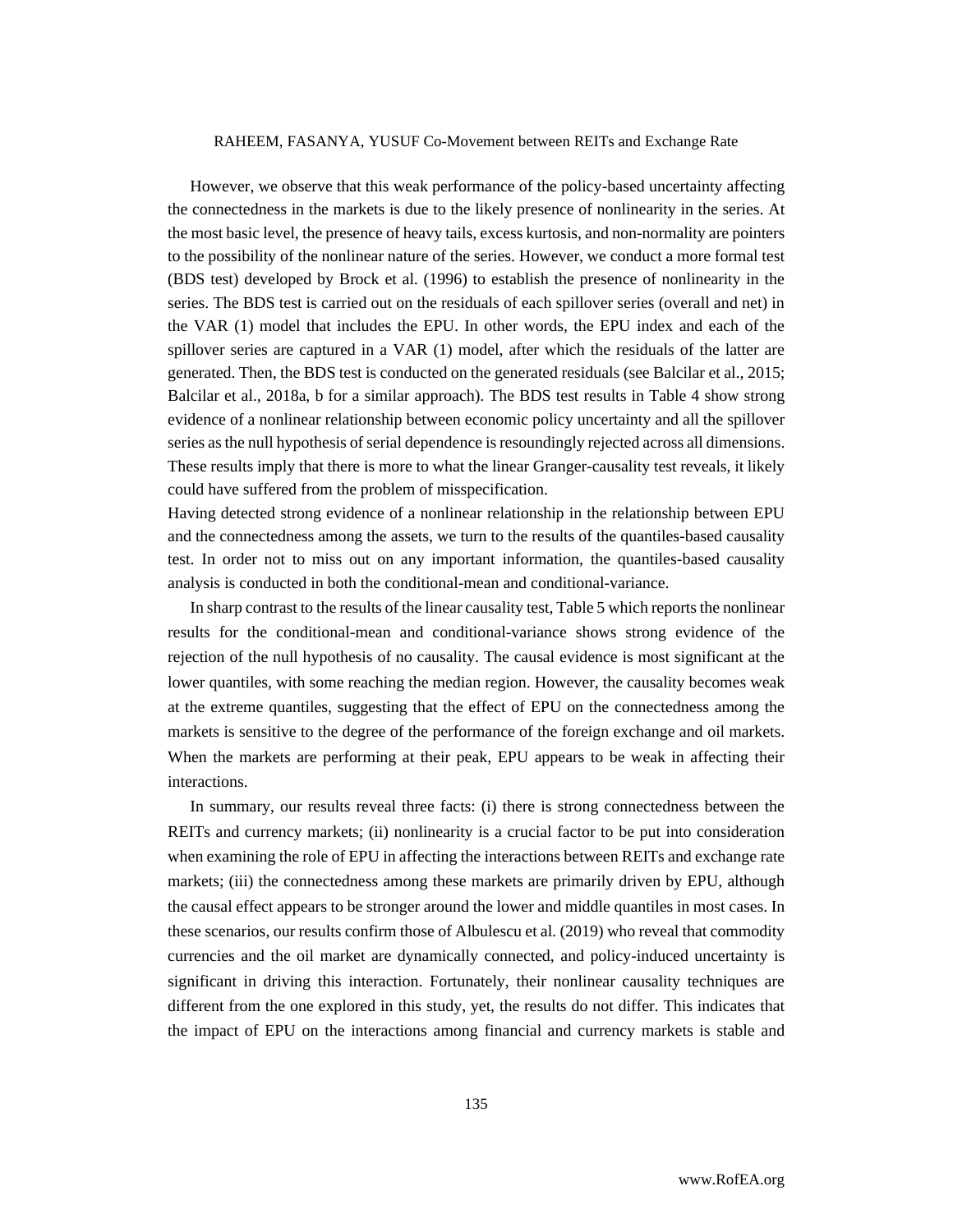strong. On the other hand, although their study is mainly on the impact of economic policy uncertainty on stock returns, Balcilar et al. (2015) use a similar technique as ours (quantilesbased causality test) to prove that the jettisoning nonlinearity in the predictability of financial variables (and their connectedness) with economic policy uncertainty may lead to unreliable results.

| <b>Spillovers</b>     | Dimension      |         |                          |         |         |  |  |
|-----------------------|----------------|---------|--------------------------|---------|---------|--|--|
|                       | $\overline{2}$ | 3       | $\overline{\mathcal{L}}$ | 5       | 6       |  |  |
| <b>Total</b>          | 0.0827         | 0.1319  | 0.1498                   | 0.1546  | 0.1495  |  |  |
| <b>Spillovers</b>     | (0.000)        | (0.000) | (0.000)                  | (0.000) | (0.000) |  |  |
| <b>Net Spillovers</b> |                |         |                          |         |         |  |  |
| Australia             | 0.0686         | 0.1045  | 0.1210                   | 0.1258  | 0.1236  |  |  |
|                       | (0.000)        | (0.000) | (0.000)                  | (0.000) | (0.000) |  |  |
| Belgium               | 0.0370         | 0.0574  | 0.0680                   | 0.0691  | 0.0671  |  |  |
|                       | (0.000)        | (0.000) | (0.000)                  | (0.000) | (0.000) |  |  |
| Canada                | 0.0262         | 0.0437  | 0.0506                   | 0.0528  | 0.0531  |  |  |
|                       | (0.000)        | (0.000) | (0.000)                  | (0.000) | (0.000) |  |  |
| France                | 0.0063         | 0.0165  | 0.0184                   | 0.0193  | 0.0203  |  |  |
|                       | (0.179)        | (0.027) | (0.039)                  | (0.038) | (0.024) |  |  |
| Germany               | 0.0202         | 0.0171  | 0.0236                   | 0.0275  | 0.0292  |  |  |
|                       | (0.000)        | (0.049) | (0.023)                  | (0.011) | (0.005) |  |  |
| <b>Hong Kong</b>      | 0.0139         | 0.0165  | 0.0237                   | 0.0273  | 0.0257  |  |  |
|                       | (0.007)        | (0.046) | (0.016)                  | (0.007) | (0.009) |  |  |
| Japan                 | 0.0200         | 0.0268  | 0.0236                   | 0.0269  | 0.0306  |  |  |
|                       | (0.004)        | (0.017) | (0.078)                  | (0.055) | (0.024) |  |  |
| Malaysia              | 0.0203         | 0.0262  | 0.0283                   | 0.0311  | 0.0289  |  |  |
|                       | (0.000)        | (0.006) | (0.013)                  | (0.009) | (0.012) |  |  |
| Netherlands           | 0.0177         | 0.0310  | 0.0251                   | 0.0319  | 0.0313  |  |  |
|                       | (0.010)        | (0.004) | (0.056)                  | (0.020) | (0.019) |  |  |
| New Zealand           | 0.0215         | 0.0305  | 0.0350                   | 0.0346  | 0.0338  |  |  |
|                       | (0.000)        | (0.000) | (0.001)                  | (0.002) | (0.002) |  |  |
| Singapore             | 0.0244         | 0.0327  | 0.0319                   | 0.0290  | 0.0292  |  |  |
|                       | (0.000)        | (0.005) | (0.022)                  | (0.048) | (0.040) |  |  |
| South Africa          | 0.0386         | 0.0676  | 0.0824                   | 0.0895  | 0.0847  |  |  |
|                       | (0.000)        | (0.000) | (0.000)                  | (0.000) | (0.000) |  |  |
| Turkey                | 0.0194         | 0.0309  | 0.0417                   | 0.0389  | 0.0393  |  |  |
|                       | (0.000)        | (0.000) | (0.000)                  | (0.000) | (0.000) |  |  |
| United                | 0.0187         | 0.0379  | 0.0468                   | 0.0438  | 0.0369  |  |  |
| Kingdom               | (0.000)        | (0.000) | (0.000)                  | (0.000) | (0.000) |  |  |
| <b>EPU</b>            | 0.0598         | 0.0982  | 0.1223                   | 0.1304  | 0.1314  |  |  |
|                       | (0.000)        | (0.000) | (0.000)                  | (0.000) | (0.000) |  |  |

| Table 4: Brock et al., (1996) BDS Independence Test |  |  |  |  |
|-----------------------------------------------------|--|--|--|--|
|-----------------------------------------------------|--|--|--|--|

Note: Values in the parenthesis represent the p-value of the BDS test statistic; null hypothesis of serial dependence at various dimensions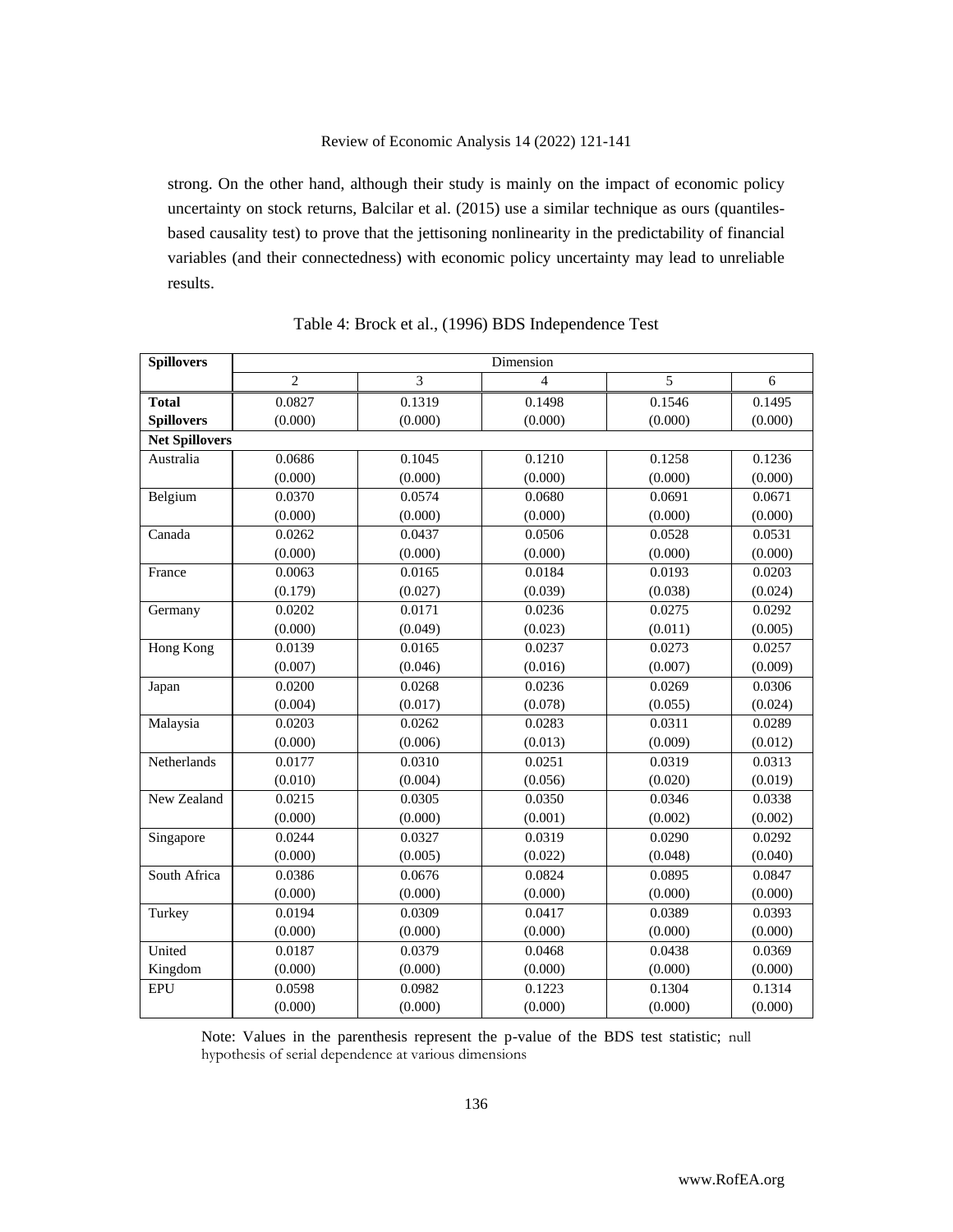|                  | 0.1                               | 0.2       | 0.3       | 0.4                                   | 0.5    | 0.6    | 0.7    | 0.8    | 0.9    |
|------------------|-----------------------------------|-----------|-----------|---------------------------------------|--------|--------|--------|--------|--------|
|                  | Causality in the conditional mean |           |           |                                       |        |        |        |        |        |
| Overall          | 3.1567*                           | 2.1174*   | 1.8796    | 1.2015                                | 1.3215 | 0.9892 | 0.7856 | 0.3542 | 0.1269 |
| Spillover        |                                   |           |           |                                       |        |        |        |        |        |
| Australia        | 4.5179*                           | $2.5581*$ | 2.1376*   | 1.7855                                | 1.2016 | 1.0084 | 0.7863 | 0.5899 | 0.5011 |
| Belgium          | $3.1760*$                         | 2.1178*   | 1.7856    | 1.2355                                | 1.3253 | 0.8962 | 0.7852 | 0.3452 | 0.1423 |
| Canada           | 2.5283*                           | 2.1685*   | 1.5862    | 0.9833                                | 0.6325 | 0.4832 | 0.5843 | 0.3201 | 0.1861 |
| France           | 2.5365*                           | 2.5544*   | 1.9915*   | 1.2646                                | 0.5875 | 0.8973 | 0.6532 | 0.4853 | 0.6320 |
| Germany          | 3.8605*                           | 2.1583*   | 1.2565    | 1.20143                               | 1.3265 | 0.8756 | 0.6530 | 0.4201 | 0.2156 |
| Hong Kong        | 1.4876                            | 1.3215    | 1.1036    | 0.8653                                | 0.5616 | 0.8756 | 0.7320 | 0.4320 | 0.1035 |
| Japan            | 3.5881*                           | $2.5643*$ | $2.0215*$ | 1.7584                                | 1.0015 | 0.4563 | 0.4232 | 0.3214 | 0.3285 |
| Malaysia         | 3.3032*                           | 2.5607*   | 2.5716*   | 1.9878*                               | 1.7896 | 1.0498 | 0.7866 | 0.3556 | 0.2148 |
| Netherlands      | 1.2559                            | 1.326     | 1.0216    | 0.8556                                | 0.7584 | 0.6201 | 0.3255 | 0.4746 | 0.5013 |
| New Zealand      | 2.4943*                           | 1.8973    | 1.4863    | 1.3211                                | 1.2571 | 1.1536 | 0.5966 | 0.4771 | 0.1874 |
| Singapore        | 2.3499*                           | 2.0248*   | 1.2541    | 1.0023                                | 0.7586 | 0.5210 | 0.5238 | 0.2587 | 0.1896 |
| South Africa     | 2.4590*                           | 2.1729*   | 1.2473    | 1.3547                                | 0.7698 | 0.4984 | 0.7473 | 0.4745 | 0.3215 |
| Turkey           | 2.5366*                           | 1.9015    | 1.2046    | 1.2533                                | 1.2589 | 0.5211 | 0.4021 | 0.2320 | 0.1258 |
| United           |                                   | 2.7031*   | 2.2478*   | 1.7569                                | 1.2498 | 0.8786 | 0.4873 | 0.1479 | 0.093  |
| Kingdom          | 2.7591*                           |           |           |                                       |        |        |        |        |        |
|                  |                                   |           |           | Causality in the conditional variance |        |        |        |        |        |
| Overall          | 3.1570*                           | 1.8756    | 1.5695    | 1.4632                                | 1.3621 | 0.8995 | 0.6854 | 0.2243 | 0.3421 |
| Spillover        |                                   |           |           |                                       |        |        |        |        |        |
| Australia        | 3.1567*                           | 1.8786    | 1.7856    | 1.8032                                | 1.3963 | 1.0244 | 0.8697 | 0.4011 | 0.3215 |
| Belgium          | 2.1570*                           | 1.7856    | 1.6587    | 1.2541                                | 1.3246 | 0.7430 | 0.4323 | 0.2352 | 0.3107 |
| Canada           | 2.5684*                           | 1.4783    | 1.4520    | 0.9987                                | 0.7853 | 0.9573 | 0.6325 | 0.3587 | 0.0983 |
| France           | 4.4917*                           | 4.3310*   | 2.8736*   | 1.9682*                               | 1.4856 | 1.2452 | 0.5783 | 0.3520 | 0.1365 |
| Germany          | 2.8905*                           | 2.8655*   | 1.2038    | 0.9899                                | 0.8626 | 0.5862 | 0.6962 | 0.2413 | 0.1260 |
| <b>Hong Kong</b> | 2.5875*                           | $2.0160*$ | 1.2548    | 0.8730                                | 0.2062 | 0.8460 | 0.7651 | 0.5423 | 0.5483 |
| Japan            | 3.4802*                           | 2.0422*   | 1.7459    | 1.2135                                | 1.0214 | 0.7851 | 0.4136 | 0.2148 | 0.3576 |
| Malaysia         | $6.2442*$                         | 2.8884*   | 2.7629*   | $2.008*$                              | 1.8795 | 1.6548 | 0.8743 | 0.4586 | 0.5477 |
| Netherlands      | 1.2158                            | 1.3255    | 1.4203    | 1.0211                                | 0.9631 | 0.7568 | 0.5122 | 0.3220 | 0.2308 |
| New Zealand      | 2.7983*                           | $2.0145*$ | 1.3584    | 0.3211                                | 1.2896 | 1.2963 | 0.7893 | 0.6523 | 0.5472 |
| Singapore        | 1.7469                            | 1.7584    | 1.3252    | 0.8963                                | 0.7586 | 0.7432 | 0.5428 | 0.2511 | 0.1032 |
| South Africa     | 4.6087*                           | 2.5234*   | 1.7587    | 1.0015                                | 0.8746 | 0.5741 | 0.6896 | 0.3985 | 0.2014 |
| Turkey           | 3.1990*                           | 1.8723    | 1.8865    | 1.1542                                | 0.7587 | 0.9968 | 0.7413 | 0.2875 | 0.1735 |
| United           | 4.8569*                           | 2.4746*   | 2.0147*   | 1.1463                                | 0.8596 | 0.7832 | 0.5413 | 0.1436 | 0.2102 |
| Kingdom          |                                   |           |           |                                       |        |        |        |        |        |

# Table 5: Quantile-based (nonlinear) causality test results

Source: Authors' computation

Note: the null hypothesis is that EPU does not nonlinearly cause Net Spillover and \* implies a level of statistical significance at 5%.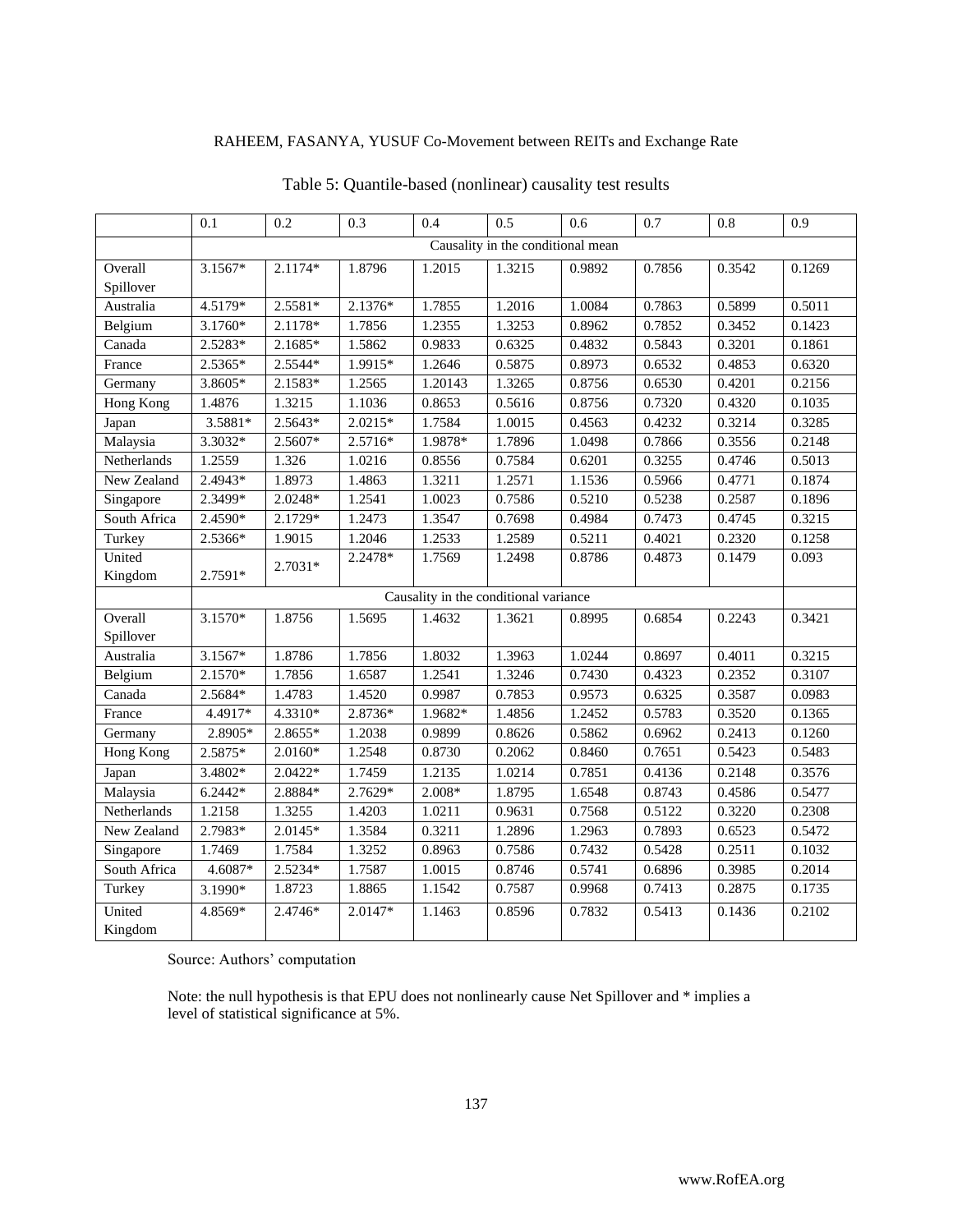# **4. Conclusion**

The REITs market has attracted a lot of interest among the academic, policymakers, and market participants. REITs have been linked to several macroeconomic and financial variables. In the context of this study, we argue that first, there is a high comovement between REITs and exchange rates. Next to this, it is hypothesised that the uncertainty in government economic policies will nonlinearly affect the comovement in the REITs-exchange rate nexus. The objective of the study is to examine the role of EPU in the comovement/spillover between REITs and currency markets. This objective is pursued in two phases. In the first phase, we used Diebold and Yilmaz (2012) to examine the comovement between REITs and exchange rate. We subject the results of the first phase to a non-parametric causality-in-quantile test with economic policy uncertainty (EPU).

Results show that there is strong connectedness between the REITs and currency markets. Essentially, the REITs of the Netherlands, France, and United Kingdom are the largest shock receivers from all other assets respectively, while Malaysia, Japan, and Hong Kong REITs are the least receiver of shocks in the sample. Sequentially, Australia, Belgium, Canada, and New Zealand are the major contributors of shock in the market. Results of the second phase indicate that EPU is a major driver of the connectedness between the REITs and currency markets. Furthermore, the relationship between EPU and the markets is stronger at the lower-middle quantiles.

Based on the foregoing, there are two major discerning policy implications. First, the influence of the volatility of the US Dollar (USD) cannot be ignored. The volatility of the USD will transmit into the REITs market. As such, policymakers in the REITs domiciled countries should formulate policies in line with the movements of the USD. Expatiating further, foreign currency policies should not be made in isolation of the USD trends. Second, uncertainty, in the form of economic policy affects the REITs-currency market nexus. Hence, there is the need to account for the important role of EPU. Succinctly, the broad policy implication of our results is that participants in the REIT's market should not ignore the influence of activities in the US markets.

In comparison to other financial markets, the REITs literature is in its embryonic state. Hence, there are many avenues for future research. While this study has pushed the frontier of knowledge on REITs, it can also serve as a benchmark for future studies. Thus, our study could be improved in the following ways. One, there are quite a couple of measures of uncertainty. It has been documented in related literature that these measures have heterogeneous impacts/effects on financial series. Succeeding studies could examine if our results are sensitive to the measures of uncertainty. Two, we only considered a form of uncertainty, quantile regression. Future studies could explore other channels of non-linearity.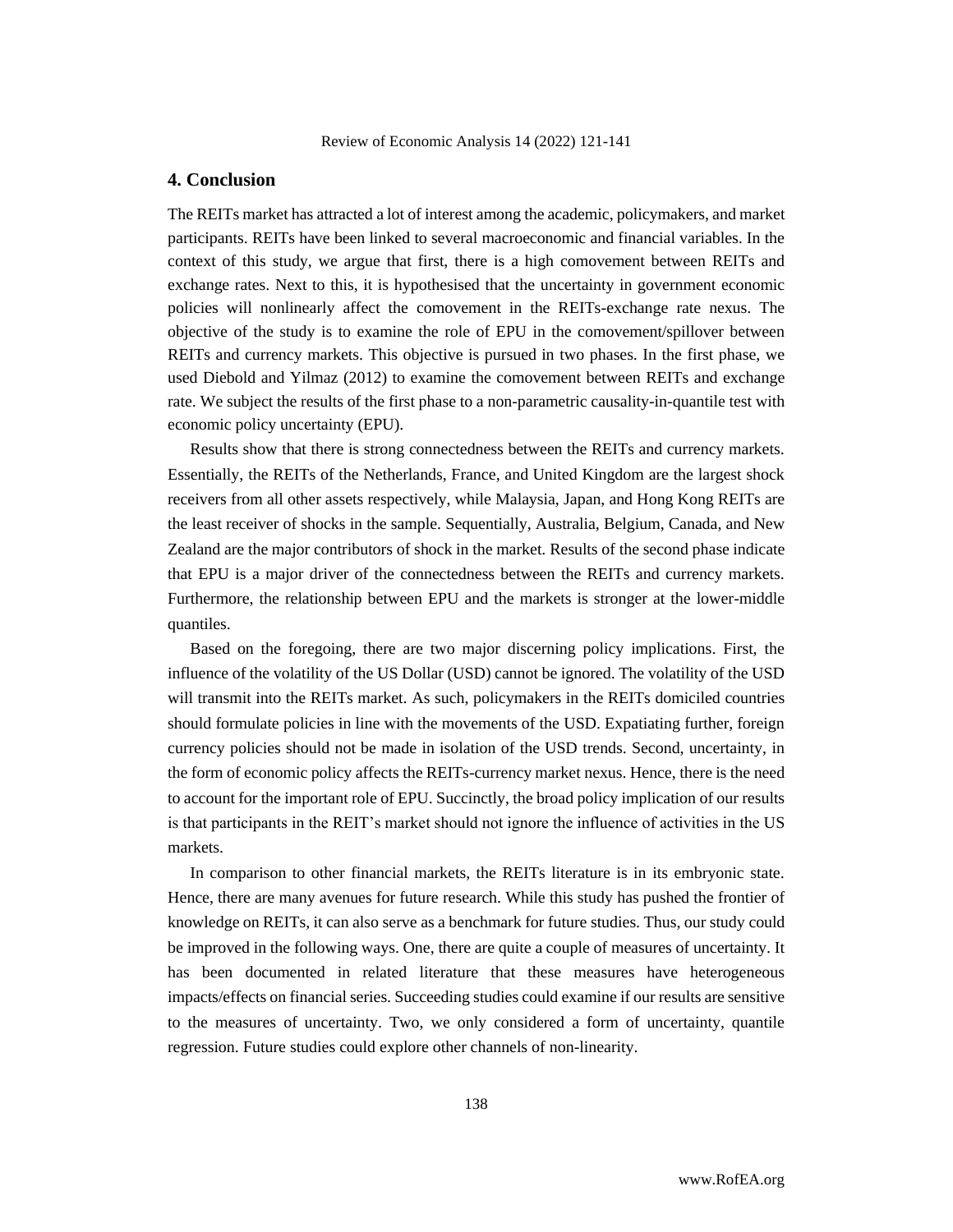### **References**

- Akimov, A., Stevenson, S., & Zagonov, M. (2015). Public real estate and the term structure of interest rates: a cross-country study. *The Journal of Real Estate Finance and Economics*, 51(4), 503–540.
- Albulescu, C. T., Bouri, E., Tiwari, A.K. and Roubaud, D. (2020). Quantile causality between banking stock and real estate securities returns in the US. *The Quarterly Review of Economics and Finance*[, https://doi.org/10.1016/j.qref.2020.03.005](https://doi.org/10.1016/j.qref.2020.03.005)
- Amano, R., van Norden, S. (1998). Exchange rates and Oil Prices. *Review of International Economics*, 6, 683-694
- Baker, S.R., Bloom, N. and Davis, S.J. (2016). Measuring Economic Policy Uncertainty. *The Quarterly Journal of Economics*, 131(4), 1593–1636
- Balcilar, M., Gupta, R., Pierdzioch, C., and Wohar, M.E. (2018a). Terror Attacks and Stock Market Fluctuations: Evidence Based on a Nonparametric Causality-in-Quantiles Test for the G7 Countries. *European Journal of Finance*, 24(4), 333-346.
- Balcilar, M., Gupta, R., Kim, J. W., & Kyei, C. (2018b). The role of economic policy uncertainties in predicting stock returns and their volatility for Hong Kong, Malaysia and South Korea. *International Review of Economics and Finance*, Vol. 59, pp. 150-163
- Balcilar, M., Gupta, R., Miller, S.M., (2015). Regime switching model of US crude oil and stock market prices: 1859 to 2013. *Energy Economics* 49, 317–327.
- Brock, W., Dechert, D., Scheinkman, J., and LeBaron, B. (1996). A test for independence based on the correlation dimension. *Econometric Reviews*, 15 197–235
- Caporin, M., Gupta, R. and Ravazzolo, F. (2019). Contagion between Real Estate and Financial Markets: A Bayesian Quantile-on-Quantile Approach. BEMPS - Bozen Economics & Management Paper Series BEMPS61, Faculty of Economics and Management at the Free University of Bozen.
- Chang, G-D., and Chen, C-S. (2014). Evidence of contagion in global REITs investment. *International Review of Economics and Finance*, 31, 148–158.
- Chang, G-D., and Chen, P-C (2016). Evidence of cross-asset contagion in U.S. markets. *Economic Modelling,* 58, 219-226
- Chang, K-L. (2011). The nonlinear effects of expected and unexpected components of monetary policy on the dynamics of REIT returns. *Economic Modelling*, 28, 911-920
- Cheok, S.M., Sing, T.F., Tsai, I-C. (2011). Diversification as a Value-Adding Strategy for Asian REITs: A Myth or Reality? *International Real Estate Review*, 14(2), 184-207
- Coen, A., and Lecomte, P. (2014) Chapter 4: Another Look at Asian REITs Performance after the Global Financial Crisis. Handbook of Asian Finance, 69-94
- Darby, M.R. (1982). The price of oil, world inflation and recession. *American Economic Review*, 72, 738-751.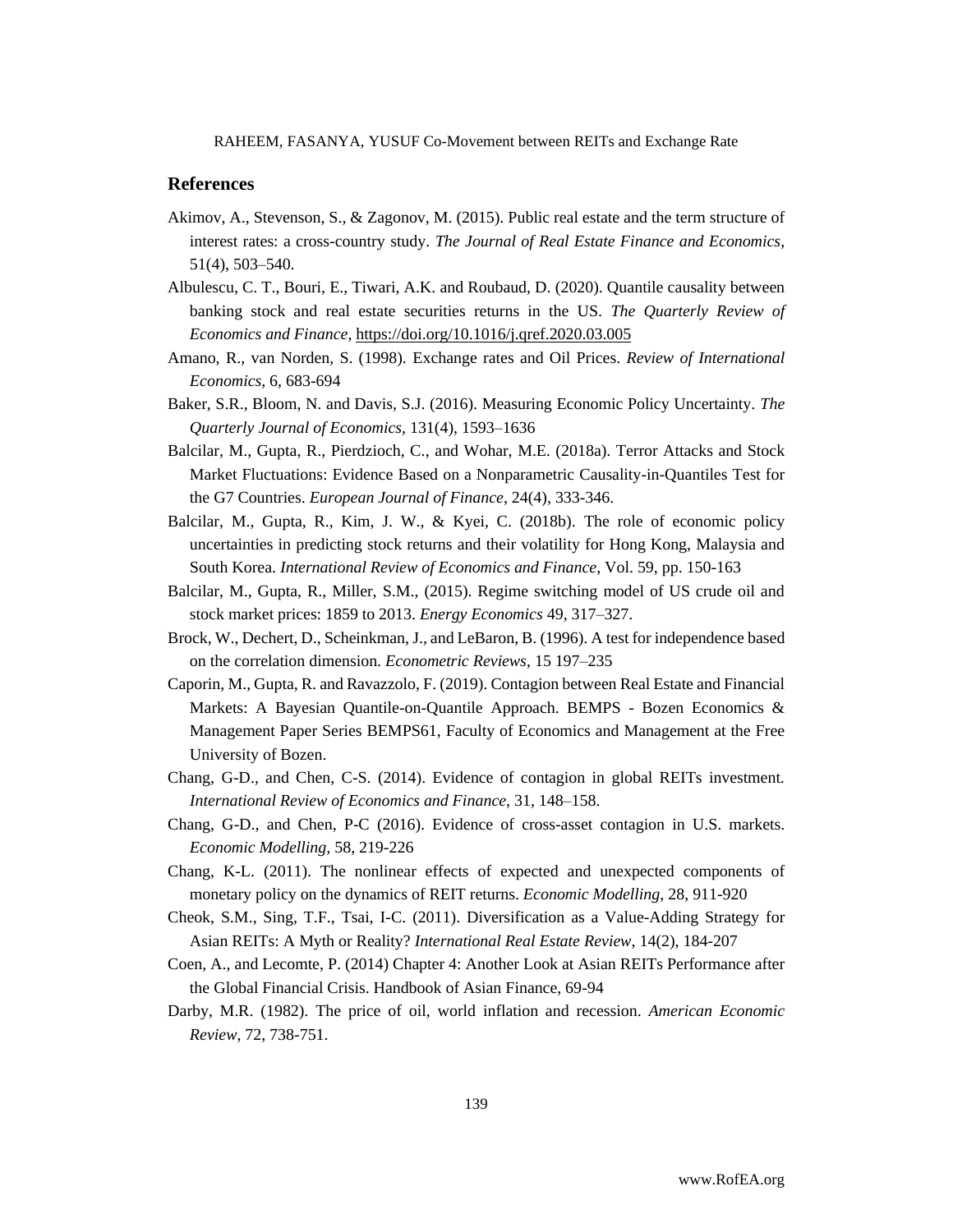- Devaney, M. (2012). Financial crisis, REIT short-sell restrictions and event induced volatility. *The Quarterly Review of Economics and Finance* 52(2), 219-226
- Diebold, F. and Yilmaz, K. (2012). Better to give than to receive: Predictive directional measurement of volatility spillovers. *International Journal of Forecasting*, 28(1), 57-66,
- Ertugrul, M., Sezer, O. and Sirmans, C.F. (2008). Financial leverage, CEO compensation, and corporate hedging: Evidence from real estate investment trusts. *Journal of Real Estate Finance and Economics*, 36, 53-80
- Gerlach, R., Obavdin, I., and Zurbruegg, R. (2015). The impact of leverage on the idiosyncratic risk and return relationship of REITs around the financial crisis. *International Review of Economics and Finance*, 38, 207-219
- Golub, S. (1983). Oil prices and exchange rate. *Economic Journal*, 93, 576-593
- Gorea, D. and Radev, D. (2014). The euro area sovereign debt crisis: can contagion spread from the periphery to the core? *International Review of Economics and Finance*, 30, 78-100
- Hoesli, M. and Reka, K., 2013. Volatility Spillovers, Comovements and Contagion in Securitized Real Estate Markets. *Journal of Real Estate Finance and Economics*, 47, 1-35.
- Hsieh, C., and Peterson, J.D. (2000). Book Assets, Real Estate, and Returns on Common Stock. *Journal of Real Estate Finance and Economics*, 21, 221-233
- Jeong, K., W. K. Härdle, and S. Song. (2012). A Consistent Nonparametric Test for Causality in Quantile. *Econometric Theory*, 28: 861–887.
- Kola, K., and Kodongo, O. (2017). Macroeconomic risks and REITs returns: A comparative analysis. *Research in International Business and Finance*, Elsevier, vol. 42(C), pages 1228- 1243.
- Lee, C-C., Chien. M-S., Lin, T.C. (2012). Dynamic modelling of real estate investment trusts and stock markets. *Economic Modelling*, 29(2), 395-407
- Lee, C-C., Lee, C-F., and Lee, C.-Chuan (2014). Asymmetric dynamics in REIT prices: Further evidence based on quantile regression analysis. *Economic Modelling*, 29-37
- Li, J., & Lei, L. (2011). Determinants and information of REIT pricing. *Applied Economics Letters*, 18, 1501-1505.
- Lin, C., Rahman, H., and Yung, K. (2009). Investor Sentiment and REIT Returns. *The Journal of Real Estate Finance and Economics*, 39(4), 450-471
- Liow, K. H., and Newell, G. (2016). Real estate global beta and spillovers: An international study. *Economic Modelling*, 59, 297-313.
- Marfatia, H.A., Gupta, R., and Cakan, E. (2017). The international REIT's time-varying response to the U.S. monetary policy and macroeconomic surprises. *North American Journal of Economics and Finance*, 42, 640-653.
- Morales, L. and Andreosso-O'Callaghan, B. (2014). The global financial crisis: world market or regional contagion effects? *International Review of Economics and Finance*, 29, 108-131